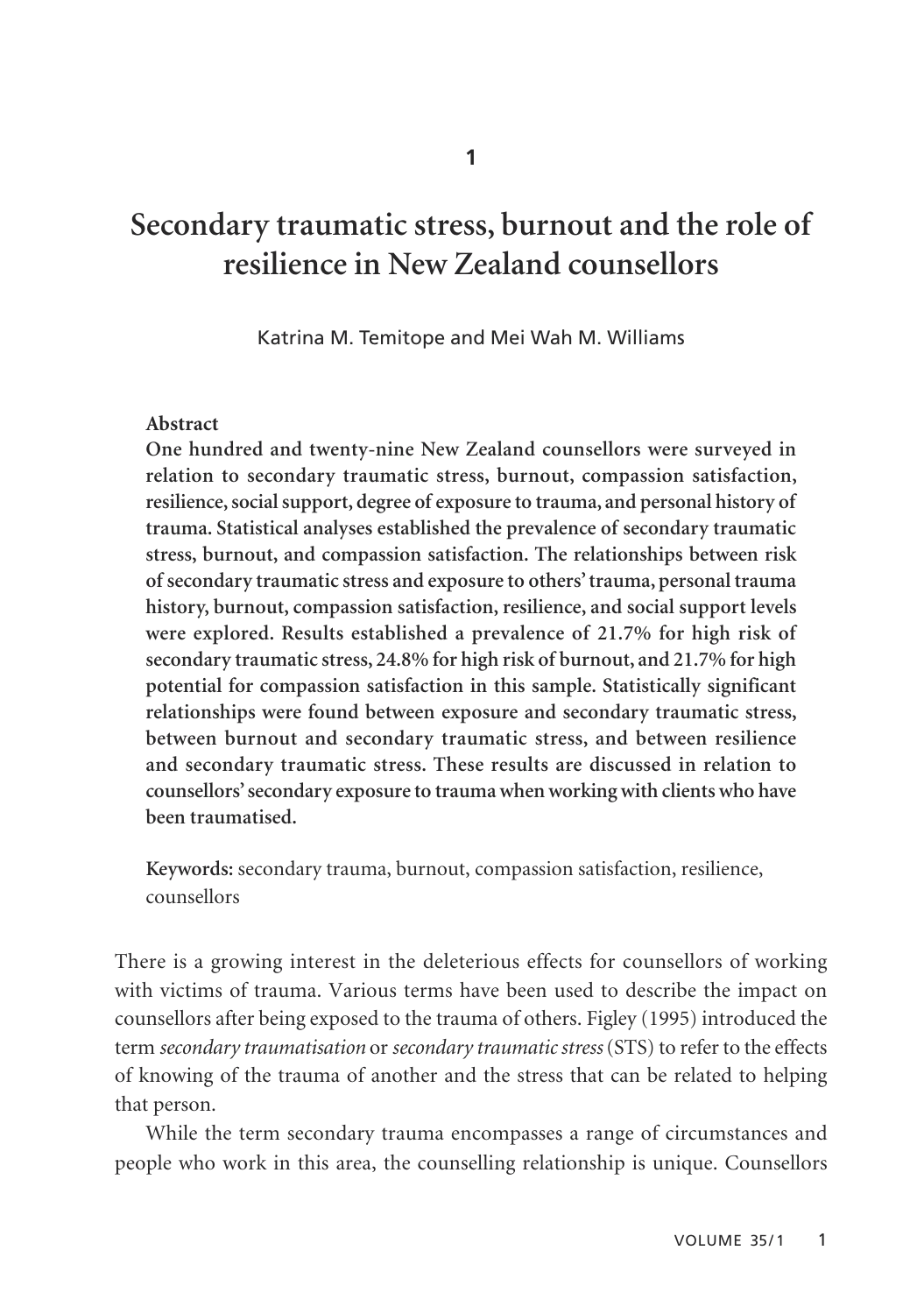typically work with multiple victims and forms of trauma over a significant period of time, frequently spanning the life of their career. McCann and Pearlman (1990) coined the term *vicarious traumatisation* to describe the cumulative effects upon a counsellor from helping clients work through their trauma. Arvay (2001) believed that the primary difference between vicarious traumatisation and secondary traumatic stress was more theoretical and that they both referred to the same phenomenon. According to Salston and Figley (2003), STS "parallels" the symptoms of post-traumatic stress disorder (PTSD) with the exception that, in STS, the traumatic event is the traumatic experience of the client that is shared with the therapist through the process of therapy.

While the terms are often used interchangeably, Figley (1995) preferred the term *compassion fatigue* to secondary traumatic stress, as this expression acknowledges the inherent nature in the cost of caring. According to Figley (2002), the role of the helper requires balancing the need to be objective and analytical with the importance of compassion and empathy. Compassion is the involvement in another's suffering and, as such, carries a cost, which Figley (2002) labelled "compassion fatigue."

Compassion fatigue is experienced as a state of tension and preoccupation with clients who have experienced trauma. This, then, leads to the re-experiencing of the client's traumatic events (for example, through dreams or memory), avoidance of reminders of the client's trauma or numbing, and persistent psychophysical arousal (for example, anxiety), thereby leading to poor concentration and sleep disturbances. Compassion fatigue can further result in a reduced interest in being empathic towards clients' trauma and, as such, has implications for the therapeutic relationship. Although compassion fatigue is closely related to what Pines and Aronson (1988, as cited in Figley, 2002, p. 1436) defined as burnout, which is "a state of physical, emotional and mental exhaustion caused by long-term involvement in emotionally demanding situations," Figley (2002) regarded it as related specifically to exposure to the trauma of others.

As shown in Figure 1, Figley (2002) developed a framework to explain the process of compassion fatigue. His model is based on the assumption that empathy and emotional energy are required for the effective delivery of therapeutic work with people who have experienced trauma, and the same qualities are necessary for establish ing and maintaining a therapeutic alliance with such clients. Yet, such emotional investments can result in compassion fatigue for the therapist.

One of the strengths inherent in this model is its ability not only to explain and predict the occurrence of compassion fatigue, but also to prevent, mitigate, and treat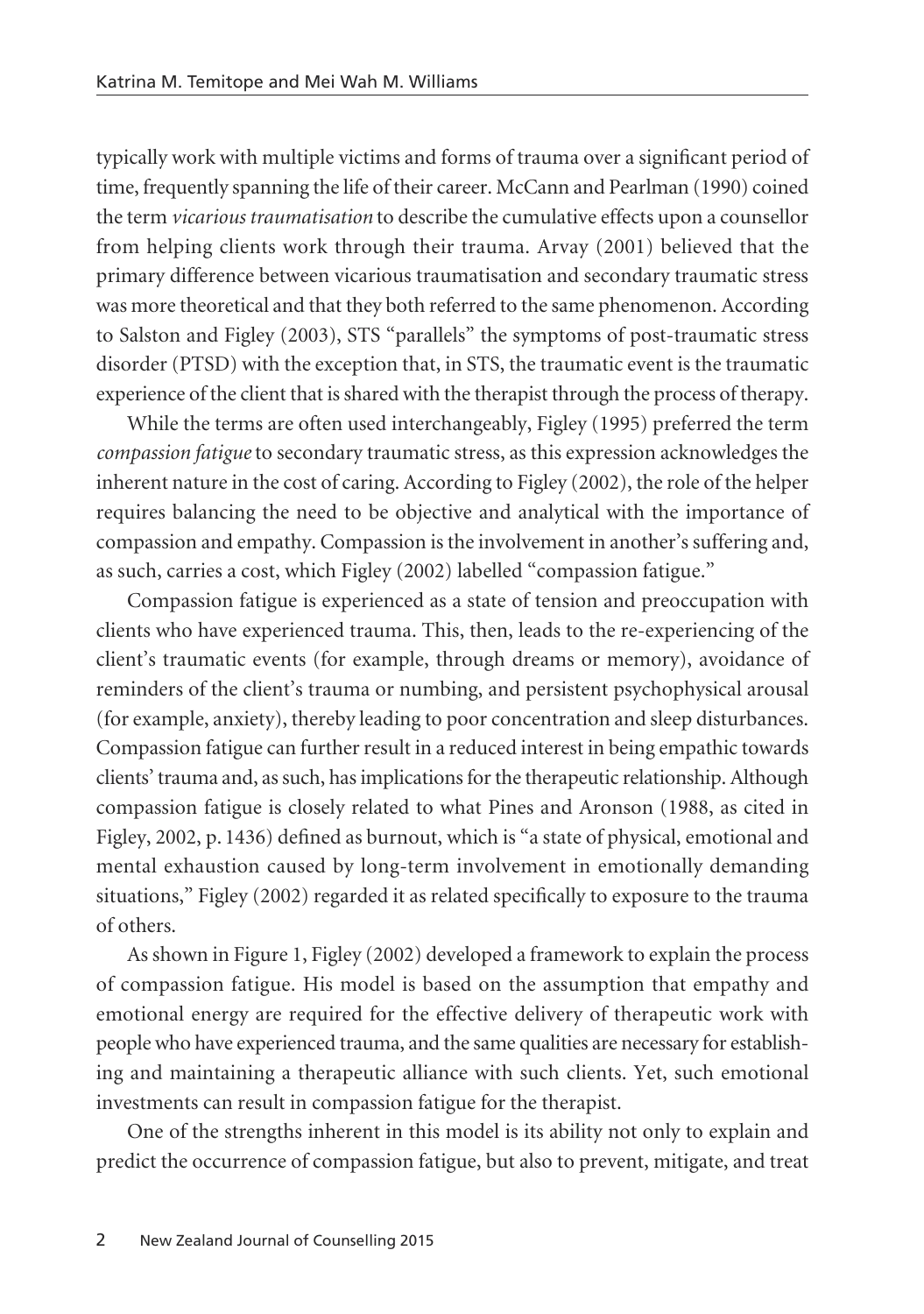

**Figure 1:** Compassion stress and fatigue model (from Figley, 2002, p.1432)

it. Figley's (2002) etiological model of compassion fatigue has received some support (see, for example, Craig & Sprang, 2010; Jenkins & Baird, 2002; Killian, 2008; Sprang, Clark, & Whitt-Woosely, 2007). It provides a starting point for understanding com pas sion fatigue, however further development of this model may be required. It is acknowledged that there are alternative models which also seek to explain the development of compassion fatigue and secondary traumatic stress. For example, Stamm (2010) proposes a model that positions the development of these constructs in the context of a practitioner's work, client, and personal environments.

# **Prevalence of secondary traumatic stress**

The prevalence of secondary traumatic stress has been identified in diverse populations of counsellors and others in the helping professions (see, for example, Benoit, McCarthy Veach, & LeRoy, 2007; Boscarino, Figley, & Adams, 2004; Burns, Morley, Bradshaw, & Domene, 2008; Galek, Flannelly, Greene, & Kudler, 2011; Hendron, Irving, & Taylor, 2012; Holaday, Lackey, Boucher, & Glidewell, 2001; Jacobson, 2006; Moulden & Firestone, 2007; Schauben & Frazier, 1995; Udipi, McCarthy Veach, Kao, & LeRoy, 2008; Vrklevski & Franklin, 2008; Way, VanDeusen, Martin, Applegate, &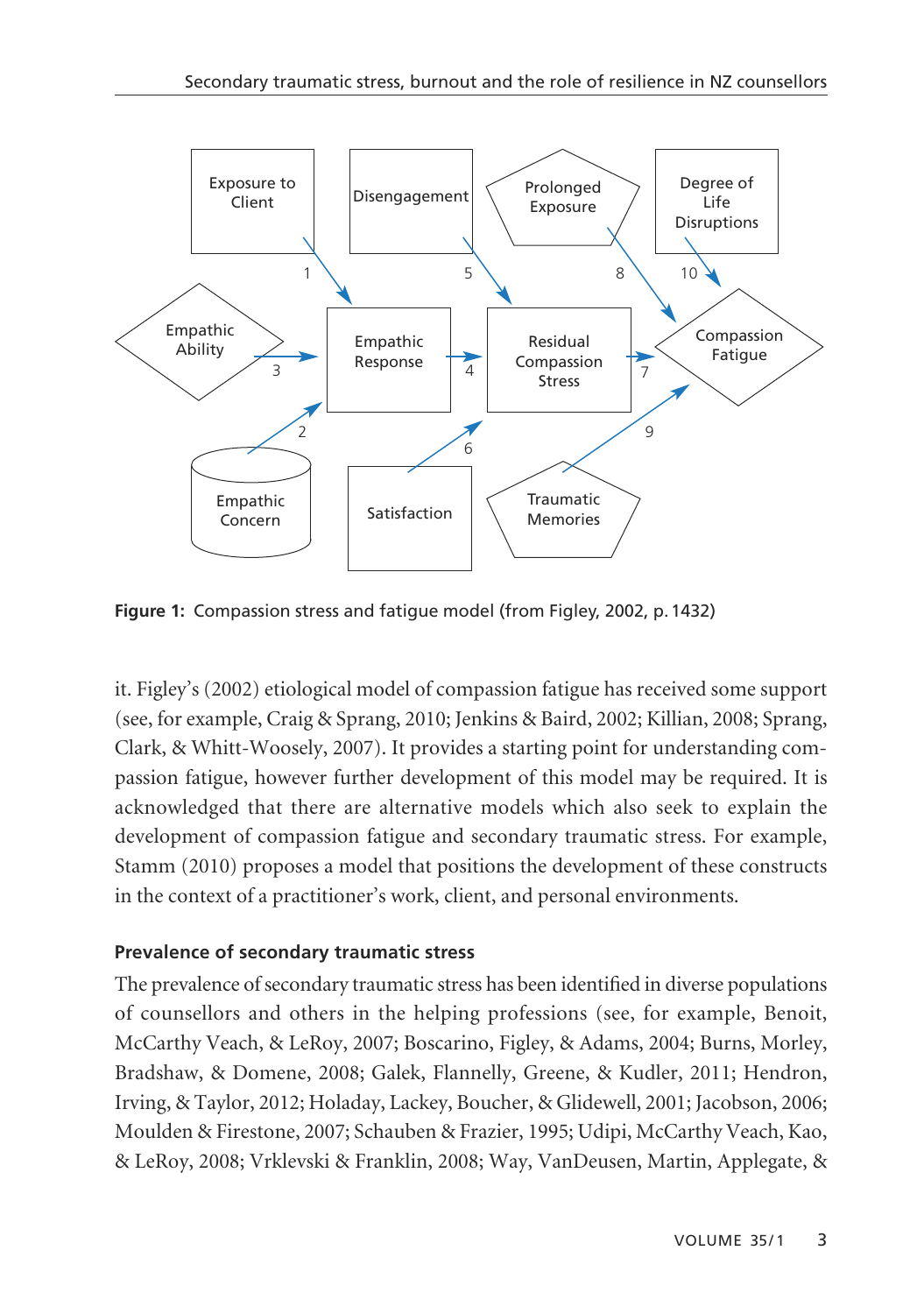Jandle, 2004). In a study employing the Professional Quality of Life (ProQOL: Stamm, 2010) measure to investigate compassion fatigue among employee assistance profes sionals (EAP), Jacobson (2006) found that 41.2% of her sample presented with low risk, 46.8% with moderate risk, and 12% with high risk of compassion fatigue. In a study of secondary traumatic stress in counsellors involved with victims of bank robberies, Ortlepp and Friedman (2002) found an overall low risk of compassion fatigue, with 79% presenting with low risk, 11% with moderate risk, and 10% with high risk. It is noted that in this study, counsellors' exposure to the trauma of others was periodic and this may have accounted for the lower levels of secondary traumatic stress identified. In their study of compassion fatigue in trauma treatment specialists, Craig and Sprang (2010) reported only 6% of their sample to be at high risk for compassion fatigue, although the researchers acknowledged that the greater experience and age of their participants may have accounted for the lower rates.

Little of the research pertaining to the prevalence of secondary traumatic stress in counsellors specifically considers New Zealand practitioners. Studies that addressed traumatic stress in New Zealand counsellors (Evans & Payne, 2008; Pack, 2004) were qualitative and did not determine the prevalence of counsellors at risk of secondary traumatic stress. Of the one quantitative study found pertaining to secondary traumatic stress in New Zealand (see Hargrave, Scott, & McDowall, 2006), the participants were not trained counsellors, but rather, volunteers, who are not necessarily exposed to the same frequency and severity of clients' trauma as are counsellors. Additionally, the measure used was the Impact of Event Scale (IES; Horowitz, Wilner, & Alvarez, 1979) which measures stress from specific events as opposed to cumulative exposure.

# *Risk factors for secondary traumatic stress*

# *Exposure to clients' trauma*

One risk factor supported by the literature (Craig & Sprang, 2010; Schauben & Frazier, 1995; Sprang et al., 2007) is the proportion of trauma clients among a counsellor's caseload. In accordance with Figley's (2002) model of compassion fatigue, it would seem logical that the more exposure a counsellor has, the greater the risk of compassion fatigue.

# *Personal trauma history*

The results of research regarding the relationship between personal trauma history and secondary traumatic stress are mixed. While there is some support for the role of personal trauma history in the development of secondary traumatic stress (see, for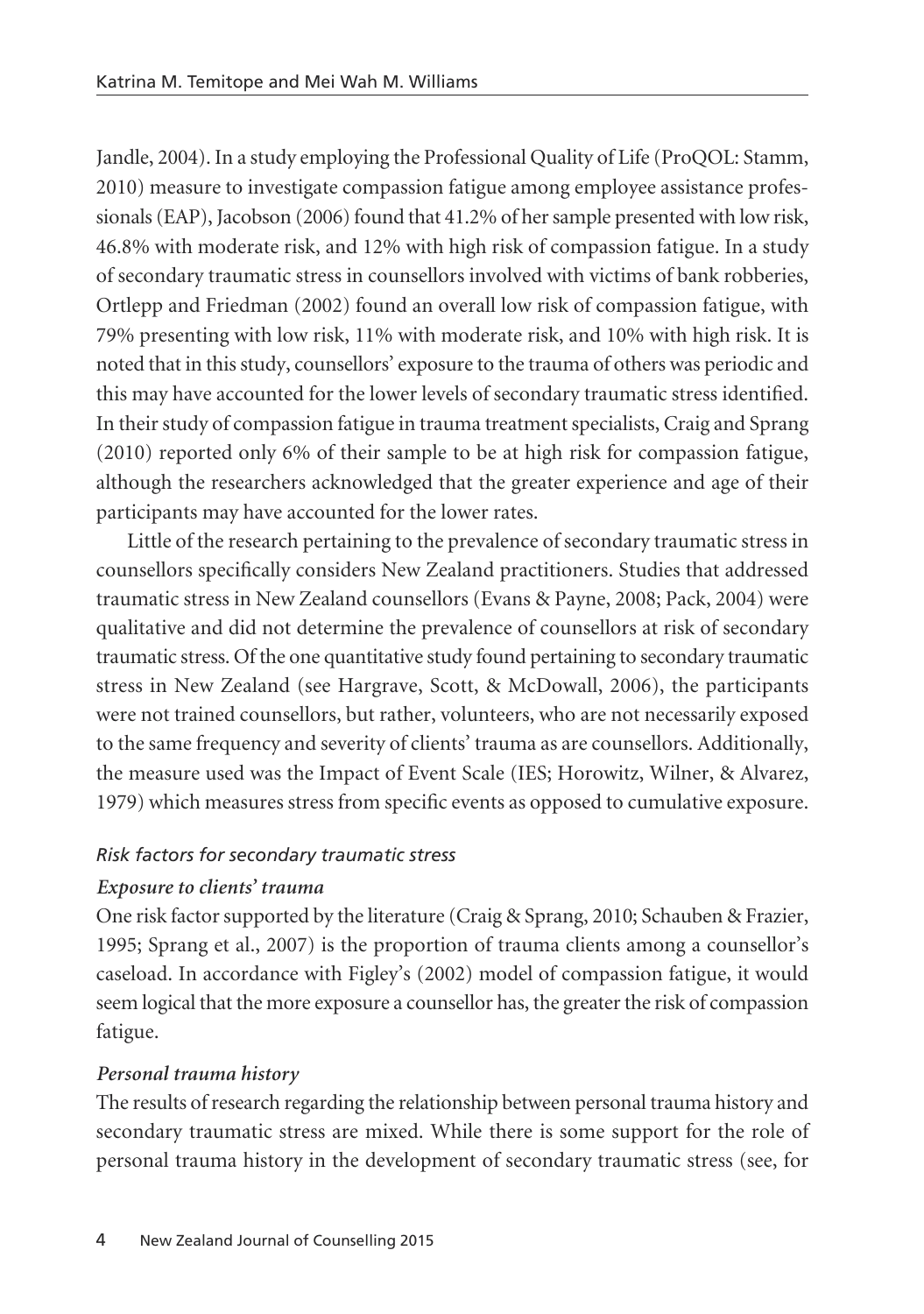example, Adams, Boscarino, & Figley, 2006; Jenkins & Baird, 2002; Killian, 2008), other researchers have failed to find a relationship (Schauben & Frazier, 1995; Way et al., 2004). Recent research also suggests that a practitioner's own trauma history has the potential to facilitate personal growth in counsellors and benefit the counselling relationship, rather than having a deleterious effect (see, for example, Collins & Long, 2003a; Linley & Joseph, 2007).

# *Protective factors against secondary traumatic stress Social support*

Research investigating the role of social support in protecting one against the development of secondary traumatic stress is sparse and inconclusive. Evidence for the role of social support in protecting against PTSD and secondary traumatic stress has been found by Pietrzak, Johnson, Goldstein, Malley and Southwick (2009) and Ortlepp and Friedman (2002). However, Hyman (2004) found no significant relation ship between perceived support and secondary traumatic stress symptoms.

# *Resilience*

Resilience was first investigated by developmental psychopathologists who were interested in children growing up in adverse environmental conditions (Garmezy & Masten, 1986; Werner, 1993). Contrary to expectations, they found that a large number of "vulnerable" children living in these adverse conditions were in fact adaptive and successful, thus changing the focus of the research from risk factors to factors which promoted stress resistance, or resilience.

In their study of potential protective factors against the development of traumatic stress and depressive symptoms in soldiers returning from Operations Enduring Freedom and Iraqi Freedom, Pietrzak et al. (2009) found that increased levels of resilience were negatively associated with levels of traumatic stress and depressive symptoms. Although a considerable amount of research has focused on resilience and its protection against risk of harm to health and mental wellbeing, research concerning the relationship between resilience and secondary traumatic stress in counsellors who work with clients who have experienced trauma is relatively new. However, a 2009 study by Huggard (as cited in Huggard, Stamm & Pearlman, 2013) surveyed resident physicians working in New Zealand hospitals and found a significant negative relationship between compassion fatigue and resilience. This suggests that high scores of resilience may be related to low scores of compassion fatigue.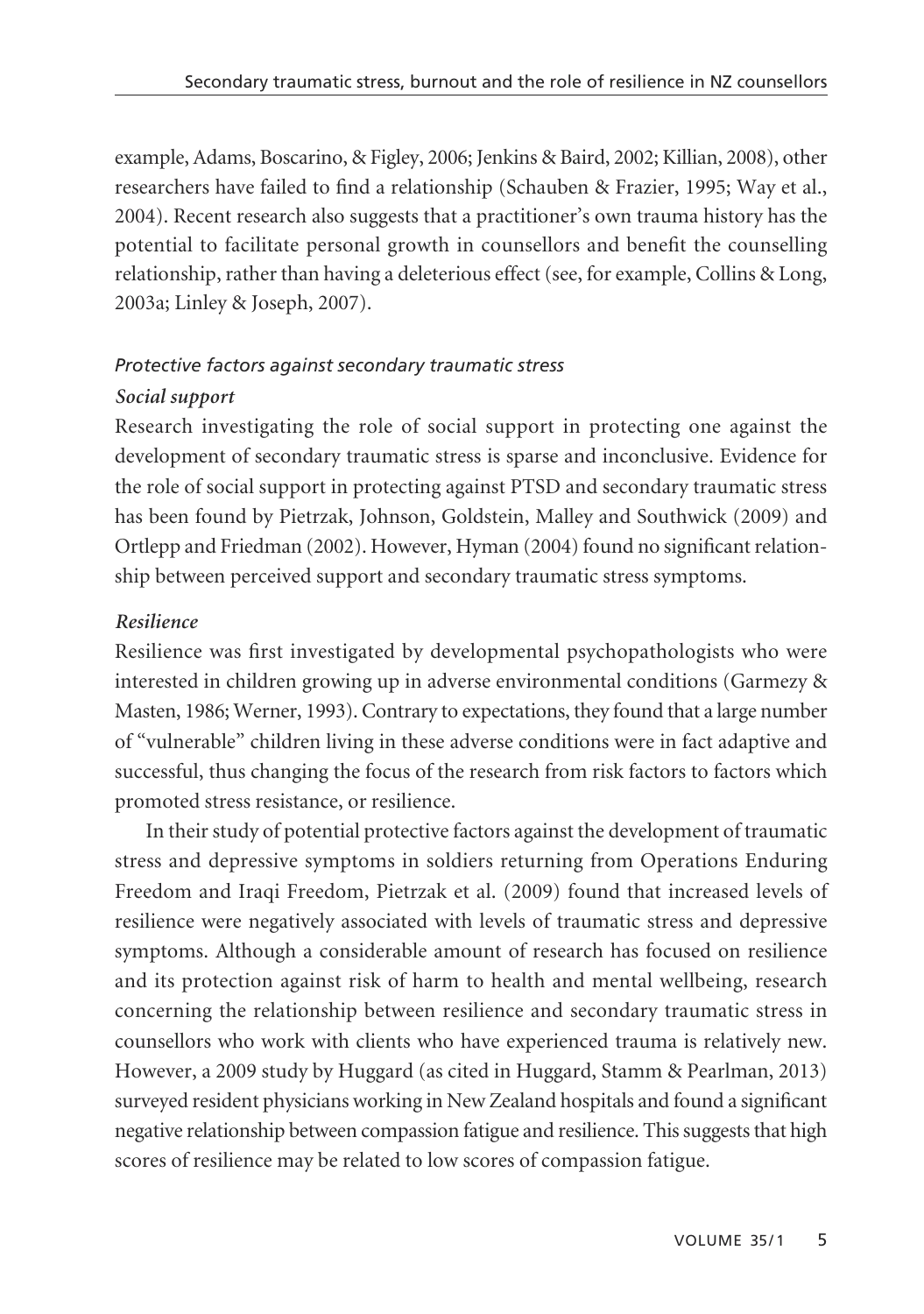# *Compassion satisfaction*

Research concerning the wellbeing of therapists has focused almost exclusively on the negative costs of being empathetic, in spite of the fact that therapists may experience satisfaction and growth as a result of working with clients who have experienced trauma (Sprang et al., 2007). Collins and Long (2003a) acknowledged that the motivation to help is shaped at least in part by the satisfaction derived from helping others. They found that trauma workers with high scores on compassion satisfaction were less likely to have high scores for compassion fatigue and burnout (Collins & Long, 2003b). These results suggest that while exposure to clients experiencing trauma has been identified as a potential risk factor for burnout and compassion fatigue, this relationship may be moderated by other factors. Helping clients deal with their trauma can be a great source of satisfaction which can be protective against stress.

# *Aim of the current study*

The aim of this study was to examine the factors that contribute to the relationship between secondary trauma and compassion fatigue. Based on the reviewed literature, it was hypothesised that:

- 1. Between 10 and 25% of counsellors would self-report high levels of compassion satisfaction, secondary traumatic stress, and burnout.
- 2. Counsellors with higher levels of exposure to traumatic material, as measured by the proportion of trauma clients on their caseloads, would be at greater risk of secondary traumatic stress.
- 3. Counsellors who had a history of personal trauma would be at greater risk for secondary traumatic stress than those without.
- 4. Counsellors who scored high on secondary traumatic stress would be predicted to have high levels of burnout and lower levels of compassion satisfaction, resilience, and social support.
- 5. Compassion satisfaction would moderate the relationship between burnout and secondary traumatic stress.

# **Method**

# *Research design*

This study used a quantitative, cross-sectional design to investigate secondary traumatic stress, burnout, compassion satisfaction, resilience, and social support among a sample of New Zealand counsellors working with clients who had experienced trauma.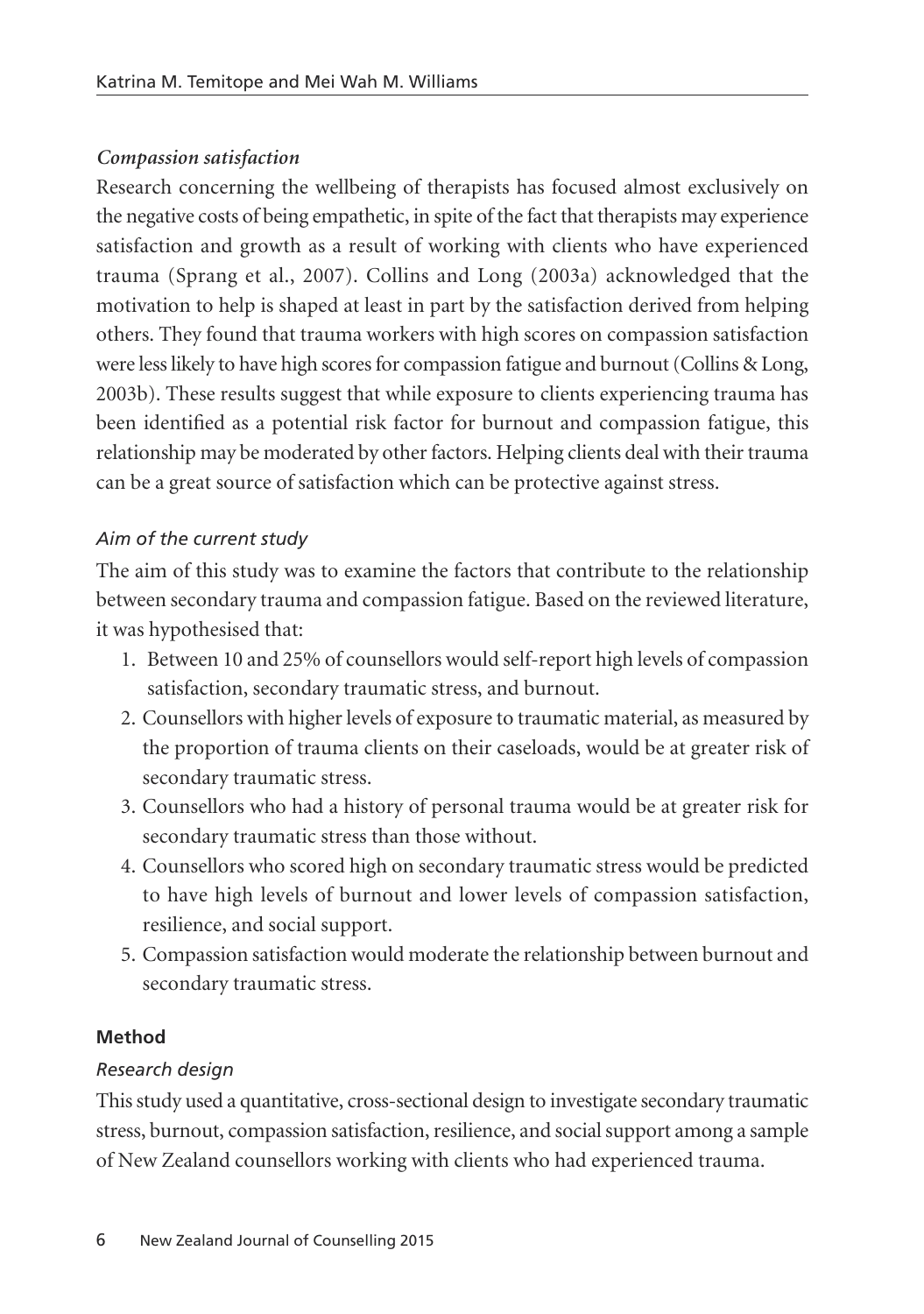| <b>Demographic Variable</b> | n                        | %              |
|-----------------------------|--------------------------|----------------|
| Gender                      |                          |                |
| Male                        | 9                        | 15.5           |
| Female                      | 120                      | 84.5           |
| Ethnicity                   |                          |                |
| NZ Māori                    | 6                        | 4.7            |
| NZ European/Pākehā          | 105                      | 81.4           |
| Pacific Islander            | $\overline{\phantom{a}}$ | 1.6            |
| Other European              | 4                        | 3.1            |
| American                    | 3                        | 2.3            |
| <b>British</b>              | $\overline{2}$           | 1.6            |
| Other                       | 6                        | 4.7            |
| Age                         |                          |                |
| $26 - 35$ years             | 4                        | 3.1            |
| $36 - 45$ years             | 24                       | 18.6           |
| $46 - 55$ years             | 37                       | 30.3           |
| $56 - 60$ years             | 29                       | 22.5           |
| $60$ years $<$              | 33                       | 25.6           |
| Relationship status         |                          |                |
| Single                      | 31                       | 24.0           |
| In a relationship           | 98                       | 76.0           |
| Highest qualification       |                          |                |
| Undergrad cert/diploma      | 16                       | 12.4           |
| Degree equivalent           | 12                       | 9.3            |
| Bachelor's degree           | 29                       | 22.5           |
| Postgraduate                | 72                       | 55.8           |
| Personal trauma history     |                          |                |
| Yes                         | 93                       | 72.1           |
| <b>No</b>                   | 35                       | 27.1           |
| Number of social supports   |                          |                |
| 0                           | 3                        | 2.3            |
| $1 - 2$                     | 61                       | 47.3           |
| $3 - 4$                     | 56                       | 43.4           |
| $5 - 8$                     | 9                        | $\overline{7}$ |

# **Table 1.** Demographics of the study sample

Note: Participants were informed of their right not to answer all questions: ethnicity and personal trauma history percentages do not sum to 100.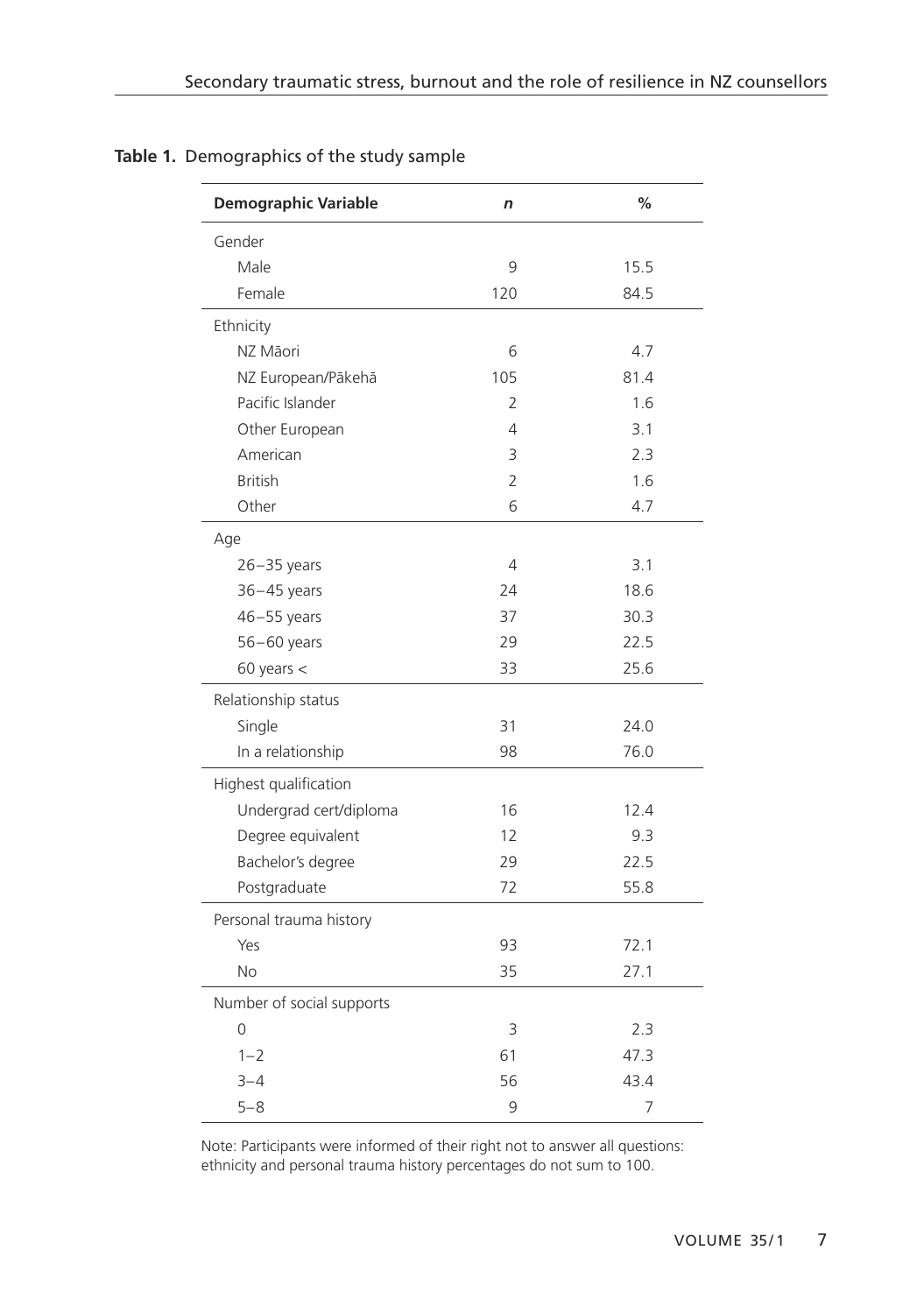# *Participants*

The participants were a sample of 129 counsellors in New Zealand who responded to an advertisement emailed by their respective counselling organisations. Of the 129 participants, 84.5% were female and 15.5% were male. The majority of participants reported being older than 50 years of age (65.2%), with 3.1% indicating they were 35 years of age or under. The majority of counsellors identified as New Zealand European/Päkehä (81.4%), followed by New Zealand Mäori (4.7%), and Other (4.7%), with most having experienced some personal history of trauma. Further details on the demographics of the participants are contained in Table 1.

# *Measures*

A self-report anonymous survey was used. In addition to basic demographic questions, counsellors were asked about years of experience, professional supervision, and level of support.

# *Types of trauma experienced by clients*

Counsellors were asked to select the types of trauma they had been working with over the past 30 days. Table 2 presents the various types of trauma that counsellors reported working with. The most frequent traumas addressed by counsellors in their therapy work were: childhood sexual abuse, domestic violence, death or injury to a loved one, and sexual assault or rape. In addition, counsellors were asked to indicate whether they had personally experienced any of the traumas identified.

# *The Professional Quality of Life Scale*

The Professional Quality of Life Scale (ProQOL; Stamm, 2010) is a 30-item self-report scale consisting of three subscales that assess secondary traumatic stress, compassion satisfaction, and burnout. Each subscale consists of 10 items. An example item includes, "Because of my helping, I have felt 'on edge' about various things." Items are scored on a 5-point Likert scale from 1 "never" to 5 "very often," with a possible range of 10 to 50 per subscale. The scores are then standardised and converted to t-scores. Low scores are indicative of low risk/potential on the variable, whereas high scores indicate high risk/potential on the variable (i.e., secondary traumatic stress, compassion satisfaction, and burnout). Psychometric properties for the three subscales have been shown to be reliable in the past (Stamm, 2010). In the present study, Cronbach's alpha coefficients for secondary traumatic stress, compassion satisfaction, and burnout were .80, .85, and .72 respectively.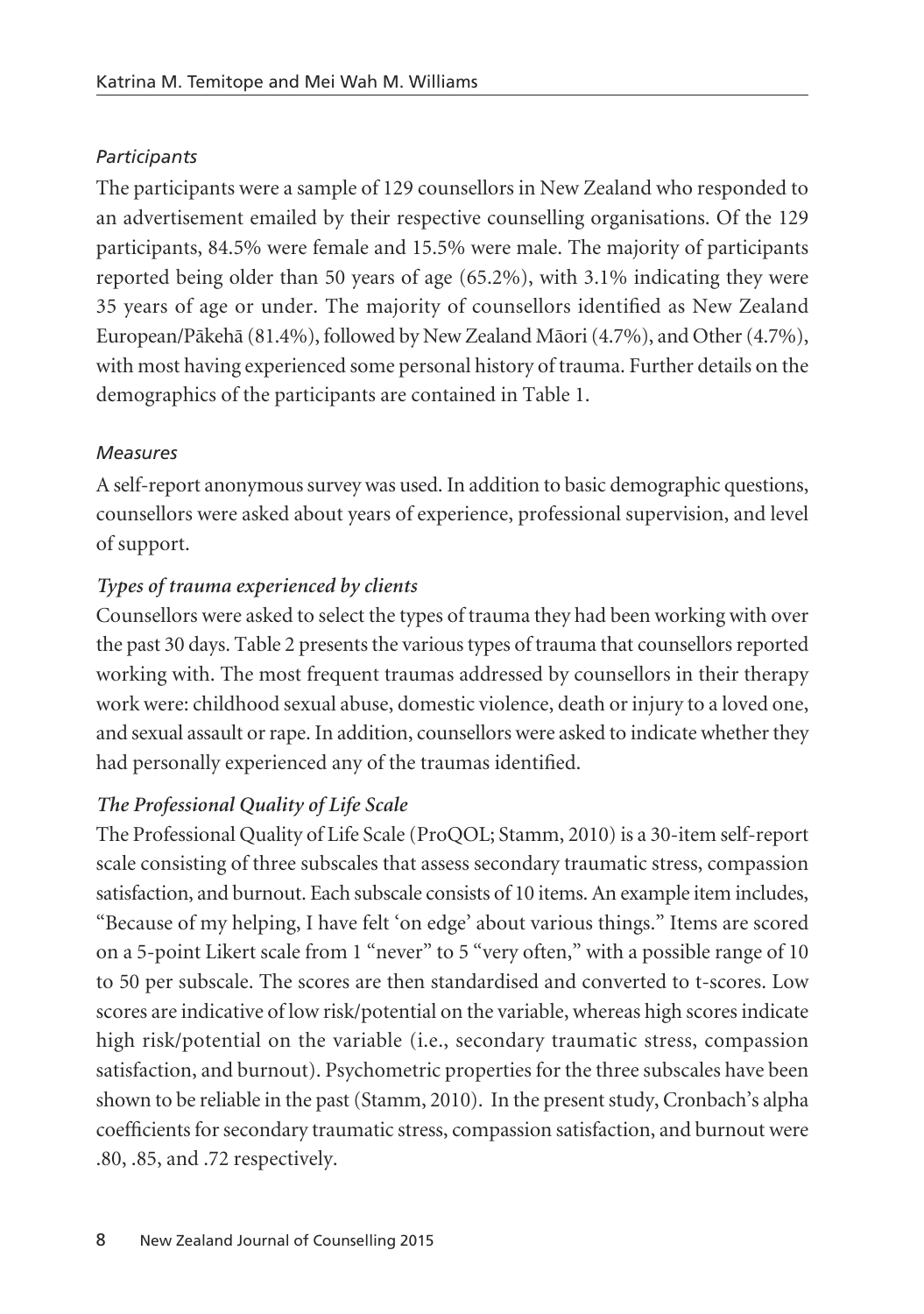| <b>Trauma Type</b>             | n  | $\%$ |
|--------------------------------|----|------|
| Childhood sexual abuse         | 91 | 70.5 |
| Domestic violence              | 90 | 69.8 |
| Death or injury to a loved one | 76 | 58.9 |
| Sexual assault or rape         | 66 | 51.2 |
| Suicide of a loved one         | 37 | 28.7 |
| Violent crime                  | 29 | 22.5 |
| Invasive medical procedures    | 29 | 22.5 |
| Sexual harassment              | 27 | 20.9 |
| Natural disasters              | 22 | 17.1 |
| Accidents                      | 20 | 15.5 |
| Torture                        | 12 | 9.3  |
| Combat or military experiences | 8  | 6.2  |
| None                           | 4  | 3.1  |
| Other                          | 27 | 20.1 |

## **Table 2.** Types of trauma worked with over the past 30 days (N=129)

# *The Brief Resilience Scale*

The Brief Resilience Scale (BRS: Smith, Dalen, Wiggins, Tooley, Christopher, & Bernard, 2008) was used to measure resilience, which is defined as "the ability to bounce back from stress." This is a six-item scale; an example of an item is "I usually come through difficult times with little trouble." Items are scored on a 5-point Likert scale from 1 "strongly disagree" to 5 "strongly agree." High scores indicate high levels of resilience, while low scores indicate low levels of resilience. Psychometric properties for the BRS have been shown to be reliable (Smith, Tooley, Christopher, & Kay, 2010). For the study, the Cronbach's alpha coefficient was .90.

# *Procedure*

Massey University's Human Ethics approval for the study was obtained. Nonprobability, purposive sampling (Goodwin, 2008) was used initially to select the New Zealand Association of Counsellors (NZAC) from the available counselling organisations in New Zealand. In addition to NZAC, the following organisations were subsequently contacted to increase participant numbers: the Addiction Practitioners Association Aotearoa New Zealand (DAPAAZ), the New Zealand Christian Counsellors Association (NZCCA), Relationships Aotearoa, the National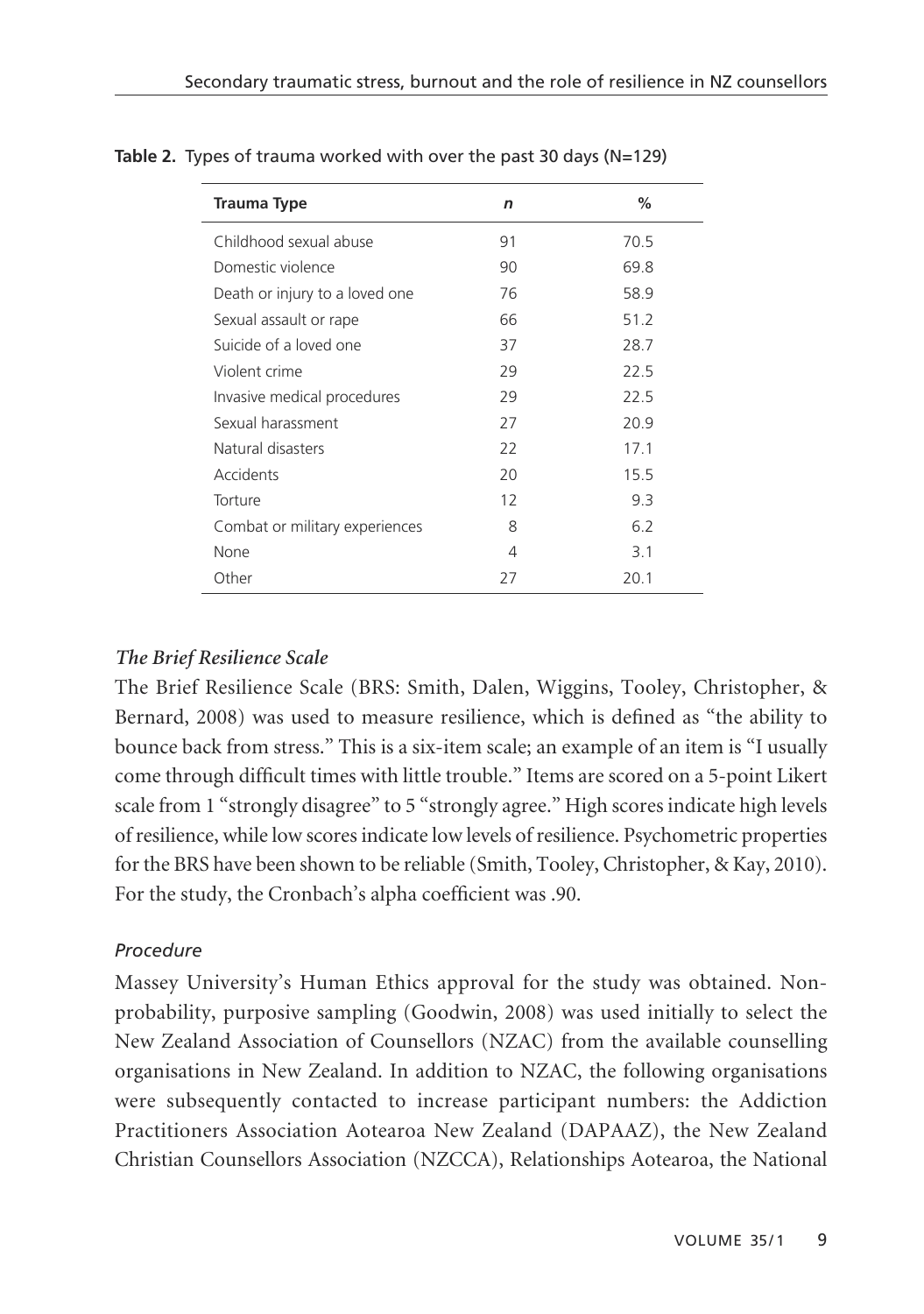|          |    | <b>Compassion Satisfaction</b> | Secondary Trauma |               |    | <b>Burnout</b> |
|----------|----|--------------------------------|------------------|---------------|----|----------------|
| Level    | n  | $\frac{0}{0}$                  | n                | $\frac{0}{0}$ | n  | $\frac{0}{0}$  |
| High     | 28 | 21.7                           | 28               | 21.7          | 32 | 24.8           |
| Moderate | 69 | 53.5                           | 67               | 51.9          | 70 | 54.3           |
| Low      | 32 | 24.8                           | 34               | 26.4          | 27 | 20.9           |

**Table 3**. Counsellors' scores for potential for compassion satisfaction scale, risk for secondary trauma scale, and risk of burnout scale (N=129)

Association of Loss and Grief NZ (NALAG), and Te Whariki Tautoko (an organisation for Mäori counsellors). The counselling organisations agreed to forward the survey to their members.

The online survey programme Qualtrics (www.qualtrics.com, 2012) was used for the administration of the questionnaire. The Qualtrics survey programme allowed the data to be exported into the Statistical Package for the Social Sciences (SPSS v.19), which was used for statistical analysis.

Parametric and bivariate tests were used for data analysis due to the advantages they have over non-parametric tests in their increased sensitivity to significant differences and the power to detect significant outcomes (Pallant, 2011).

#### **Results**

### *Hypothesis testing*

#### *Hypothesis one*

As proposed by Stamm (2010), a participant's score was deemed to be high if they were above the cut-off point of 57. A frequency analysis was conducted to determine the percentage of counsellors who scored within high levels on the compassion satisfaction, secondary trauma, and burnout scales.

The potential for compassion satisfaction, risk for secondary traumatic stress, and risk for burnout subscales ranged from 10 to 50. When converted to a *t*-score, the average was 50 (*SD* 10). Stamm (2010) proposed that about 25% of people score over 57 and about 25% of people score below 43. Table 3 presents the proportion of counsellors in the current study who scored in the high, moderate, and low levels on the three subscales based on the cut-off points. Comparably, the current results approximate Stamm's (2010) figures with close to 25% of counsellors scoring in the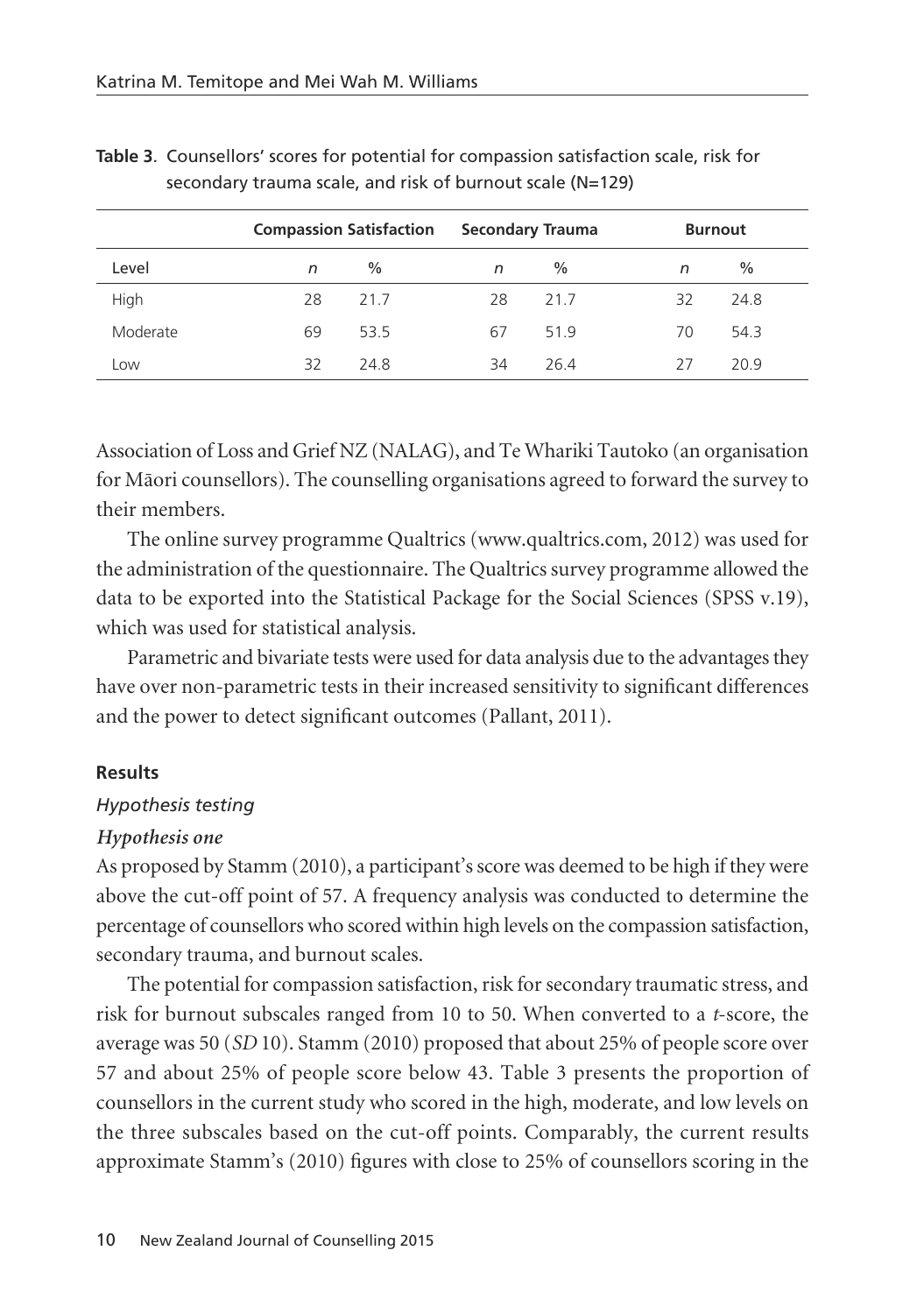|                  | n   | $\%$ | <b>Mean STS</b> |
|------------------|-----|------|-----------------|
| Less than 30%    | 31  | 740  | 48.70           |
| Greater than 65% | 35. | 271  | 54.03           |

**Table 4.** Proportion of trauma clients on caseload and group means on STS

high and low levels of compassion satisfaction, secondary trauma, and burnout, and nearly 50% falling in the moderate levels.

## *Hypothesis two*

This hypothesis investigated whether counsellors with higher proportions of trauma clients among their caseloads experienced higher levels of secondary traumatic stress than counsellors with lower proportions of trauma clients among their caseloads. Table 4 presents the results for this hypothesis.

An independent-samples *t*-test was conducted to compare the secondary traumatic stress scores for counsellors with higher versus counsellors with lower proportions of trauma clients in their caseloads. A significant difference was found in scores for counsellors with more than 65% of trauma clients in their caseload (*M*= 54.03,  $SD = 10.88$ ) and counsellors with less than  $30\%$  of trauma clients in their case load  $(M=48.70, SD=8.66; t(64)=2.18, p=.03$ , two tailed). The magnitude of the differences in the means was moderate (eta squared = .07: mean difference =  $5.33$ ,  $95\%$ CI: .45 to 10.21).

# *Hypothesis three*

An independent-samples *t*-test was conducted to compare the secondary traumatic stress scores for counsellors with and without a personal history of trauma. There was no significant difference in the scores for counsellors with a personal trauma history (*M*= 20.48, *SD*= 4.219) and counsellors without a personal trauma history (*M*= 19.49, *SD*= 3.973; *t* (126) = 1.212, *p*= .228, two-tailed).

# *Hypothesis four*

Logistic regression was performed to assess the factors that contributed to the selfreport of high levels of secondary traumatic stress. The model contained four independent variables (burnout, compassion satisfaction, resilience, and social support) which were selected due to their theoretical basis, and/or to the strength and direction of their correlations with the dependent variable (see Table 5).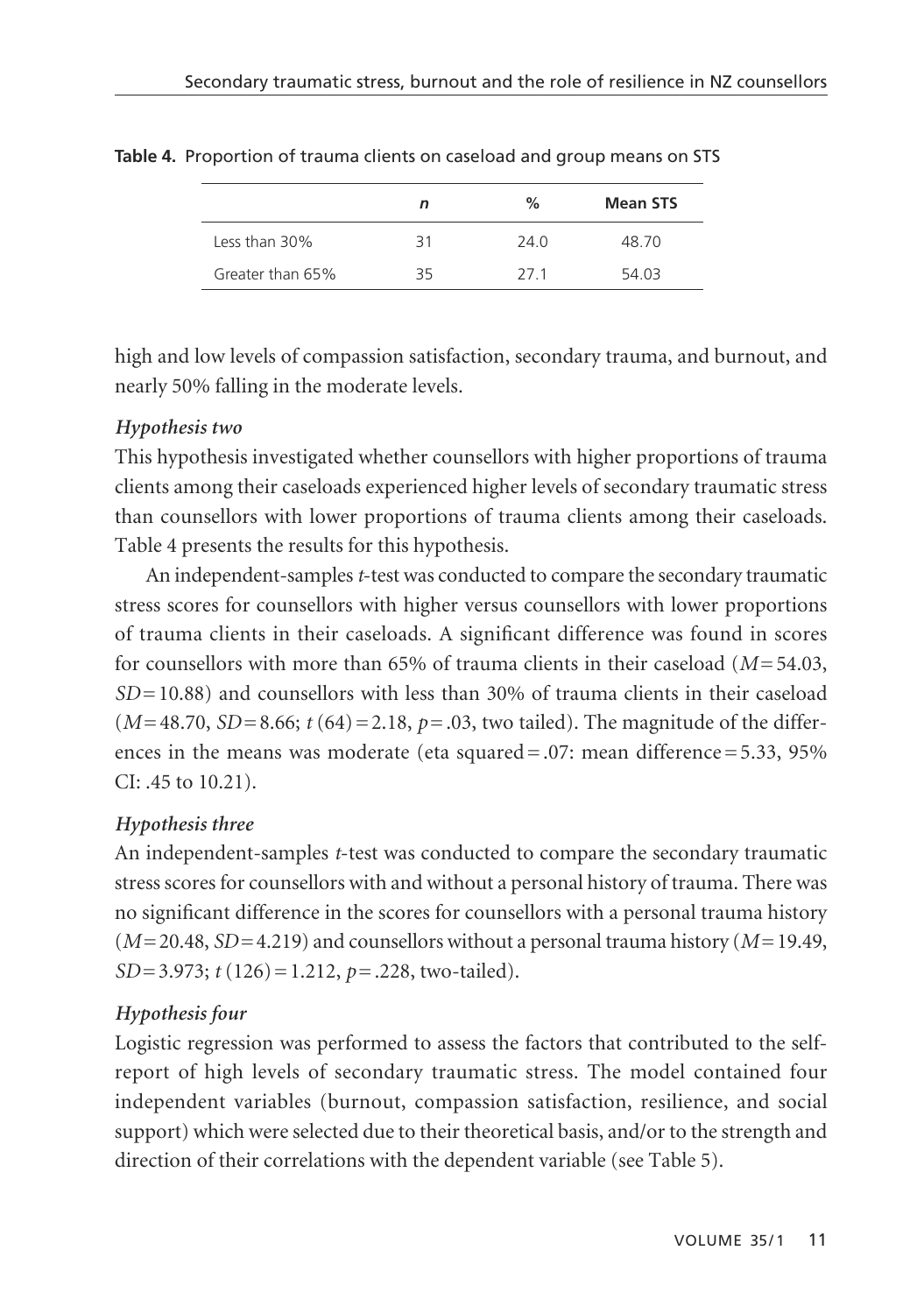**Table 5.** Pearson Correlation Coefficients between secondary traumatic stress and variables in logistic regression

| Measure                 | <b>Secondary Traumatic Stress</b> |
|-------------------------|-----------------------------------|
| <b>Burnout</b>          | 57**                              |
| Compassion satisfaction | $-34**$                           |
| Resilience              | $-53**$                           |
| Social support          | $20*$                             |

Note: \*.05 (2-tailed); \*\* *p*<.01 (2-tailed).

**Table 6.** Logistic regression predicting likelihood of reporting high secondary traumatic stress

|                            | в      | S.E.  | Wald | df | р        | Odds<br>Ratio | Lower | 95% C.I. 95% C.I.<br>Upper |
|----------------------------|--------|-------|------|----|----------|---------------|-------|----------------------------|
| <b>Burnout</b>             | .69    | .30   | 5.3  | 1  | $.021*$  | 2.0           | 1.11  | 3.6                        |
| Compassion<br>satisfaction | $-.20$ | .15   | 1.8  | 1  | .178     | .82           | .61   | 1.1                        |
| Resilience                 | $-.47$ | .18   | 6.9  | 1  | $.009**$ | .63           | .44   | .89                        |
| Social support             | .22    | .47   | .21  | 1  | .648     | 1.24          | .49   | 3.14                       |
| Constant                   | 4.46   | 10.56 | .18  | 1  | .673     | 86.71         |       |                            |

Note: \* *p*<.05 (2-tailed); \*\* *p*<.01 (2-tailed).

The full model containing all predictors was statistically significant, χ*<sup>2</sup>* (4, *N*=  $62$ ) = 56.45,  $p$ <.0005. The model as a whole explained between 59.8% (Cox and Snell R squared) and 79.9% (Nagelkerke R squared) of the variance in secondary traumatic stress status, and correctly classified 90.3% of cases. As shown in Table 6, only two of the independent variables made a unique statistically significant contribution to the model (burnout and resilience). The strongest significant predictor of high secondary traumatic stress was burnout, with an odds ratio of 2.0. This indicated that respondents with high levels of burnout were twice as likely to report high levels of secondary traumatic stress than were those with lower levels of burnout when other factors were controlled for in the model.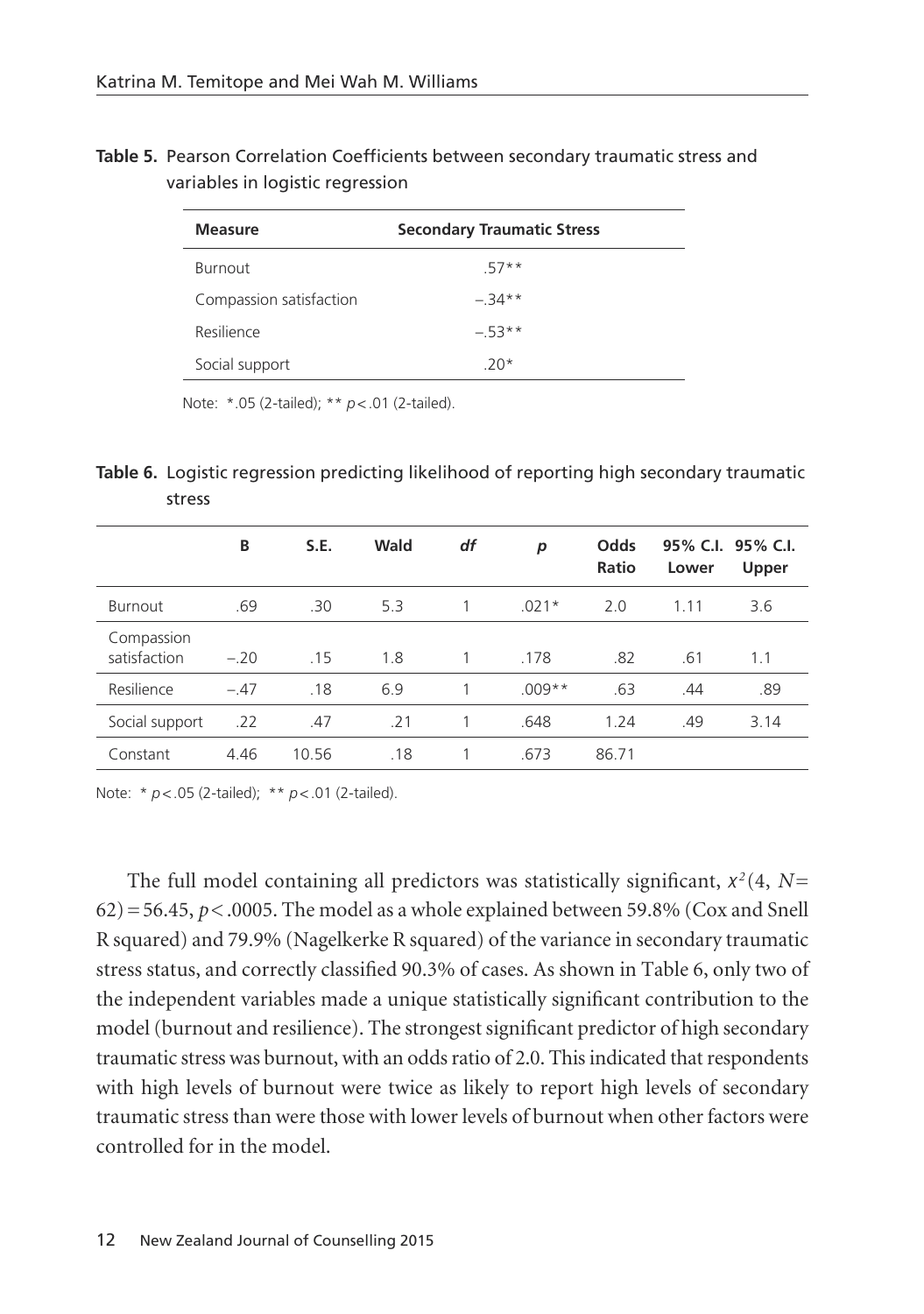| Measure                    | 1       |         |        |
|----------------------------|---------|---------|--------|
| 1. Secondary trauma        |         |         |        |
| 2. Burnout                 | $.57**$ | -       |        |
| 3. Compassion satisfaction | $-34**$ | $-57**$ | -      |
| 4 RRS                      | $-53**$ | $-44**$ | $30**$ |

Table 7. Pearson Product-Moment Correlation for primary measure scales

Note: N=129. BRS = Brief Resilience Scale. \*\* *p*<.01 (2-tailed).

# *Hypothesis five*

It was hypothesised that higher levels of compassion satisfaction would reduce the strength of the relationship between burnout and secondary traumatic stress, where the same level of burnout would be associated with decreasing secondary traumatic stress symptoms as the level of compassion satisfaction increased. Compassion satisfaction was used as the moderating variable since it had a strong relationship with burnout, as evidenced by the correlations presented in Table 7.

Results of the analysis revealed that the interaction term did not explain any significant increase in the variance of secondary traumatic stress ( $R^2$  change = .004,  $F$ change (1, 125) = .76, *p*= .39).

### **Discussion**

Investigating the prevalence of compassion satisfaction, secondary traumatic stress, and burnout in a New Zealand sample of counsellors was a key objective of this study. Previous studies had found that significant levels of secondary traumatic stress affected between 6% and 26% of counsellors, high levels of burnout were reported for 5% to 14% of counsellors, and high levels of compassion satisfaction were reported by 17% to 47% of counsellors (Craig & Sprang, 2010; Eastwood & Ecklund, 2008; Jacobson, 2006; Ortlepp & Friedman, 2002). However, these studies were conducted prior to the more robust measure developed by Stamm's (2010) Concise Professional Quality of Life. It was expected that the prevalence rates in the current study would approximate the findings of Stamm (2010) rather than previously reported prevalence rates.

Hypothesis one was confirmed, in that 21.7% of the sample reported compassion satisfaction in high levels, 21.7% of the sample reported secondary traumatic stress in high levels, and 24.8% of the sample reported burnout in high levels. The prevalence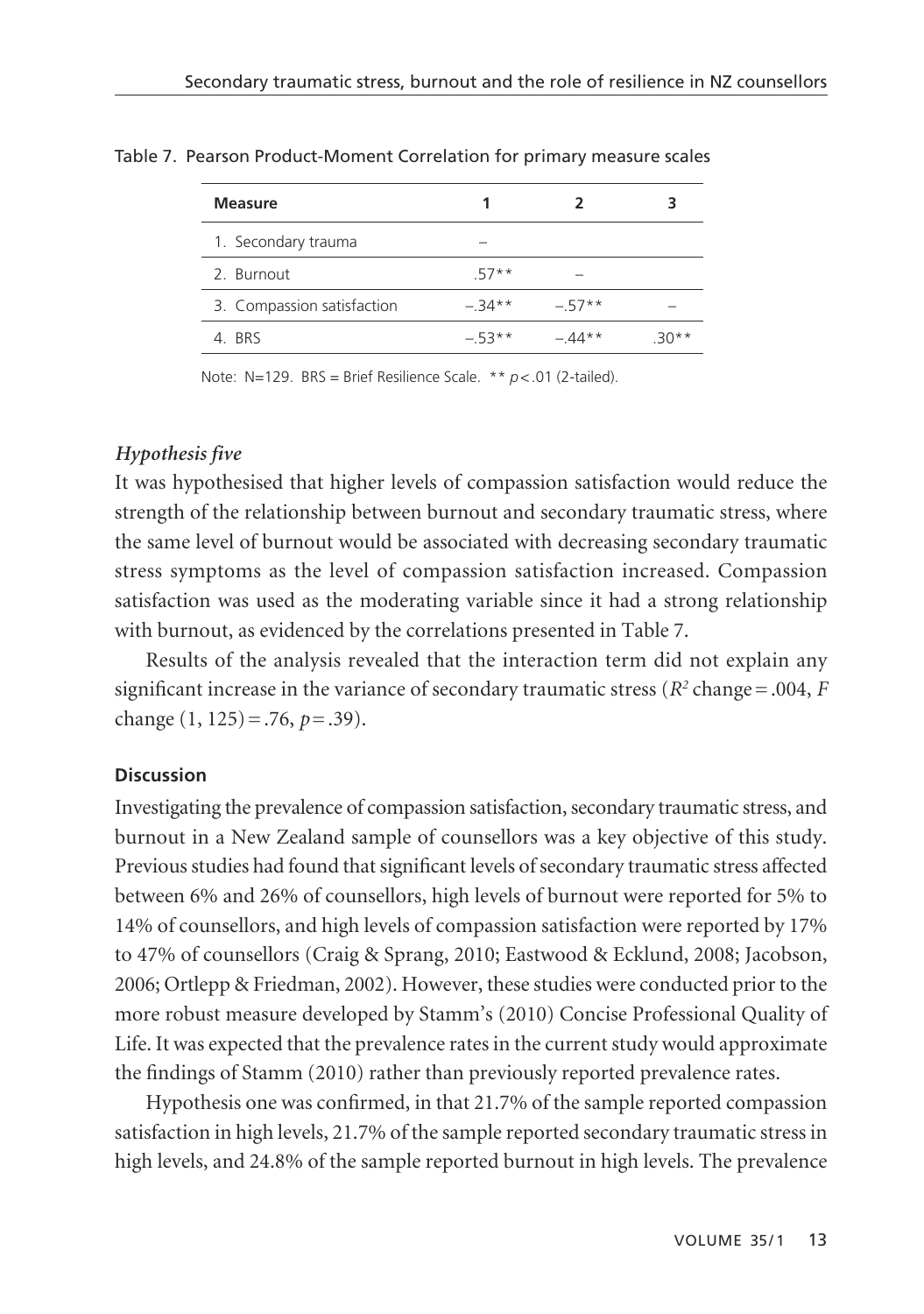of burnout and secondary traumatic stress was considerably higher than that previously reported (Craig & Sprang, 2010; Jacobson, 2006; Ortlepp & Friedman, 2002), although Eastwood and Ecklund (2008) reported that 26.3% of their sample scored high levels of compassion fatigue.

A possible explanation for the higher rates of secondary traumatic stress and burnout in the current study could be the higher levels of exposure to clients experiencing trauma by counsellors in New Zealand compared with the participants in other studies. Counsellors reported that a high proportion of their caseloads consisted of clients experiencing trauma. Childhood sexual abuse, domestic violence, death of or injury to a loved one, and sexual assault and rape were reported as traumas recently seen by between 51.2% and 70.5% of counsellors. These traumas require long-term ongoing therapeutic relationships, as opposed to problems that require briefer interventions. In addition, New Zealand's high prevalence of traumas such as child abuse (Fanslow, Robinson, Crengle, & Perese, 2007; Pereda, Guilera, Forns, & Gomez-Benito, 2009) may contribute to these cases being seen by counsellors. Figley's (2002) etiological model of compassion fatigue suggests that exposure to a client's trauma contributes to the development of compassion fatigue and secondary traumatic stress in counsellors. This study may be the first to demonstrate that New Zealand counsellors self-report higher levels of secondary trauma than have been previously found in the literature.

Increased proportions of trauma clients within their caseloads appear to increase counsellors' exposure to secondary trauma. Exposure to client suffering and prolonged exposure are both contributory variables in Figley's (2002) etiological model of compassion fatigue. In the current study, nearly a quarter of counsellors reported caseloads of less than 30% trauma clients, and close to a quarter reported caseloads that consisted of more than 65% trauma clients. Hypothesis two was supported in that counsellors with high proportions of trauma clients in their caseloads scored significantly higher on secondary traumatic stress than did counsellors working with low proportions of trauma clients.

The research regarding personal trauma history has elicited mixed results. According to Figley's (2002) etiological model of compassion fatigue, a personal history of trauma was a factor contributing to compassion fatigue. No support for this was found in the current study as counsellors with a personal trauma history were no different in terms of self-reported stress than those without a personal history of trauma. Several explanations may account for this lack of relationship.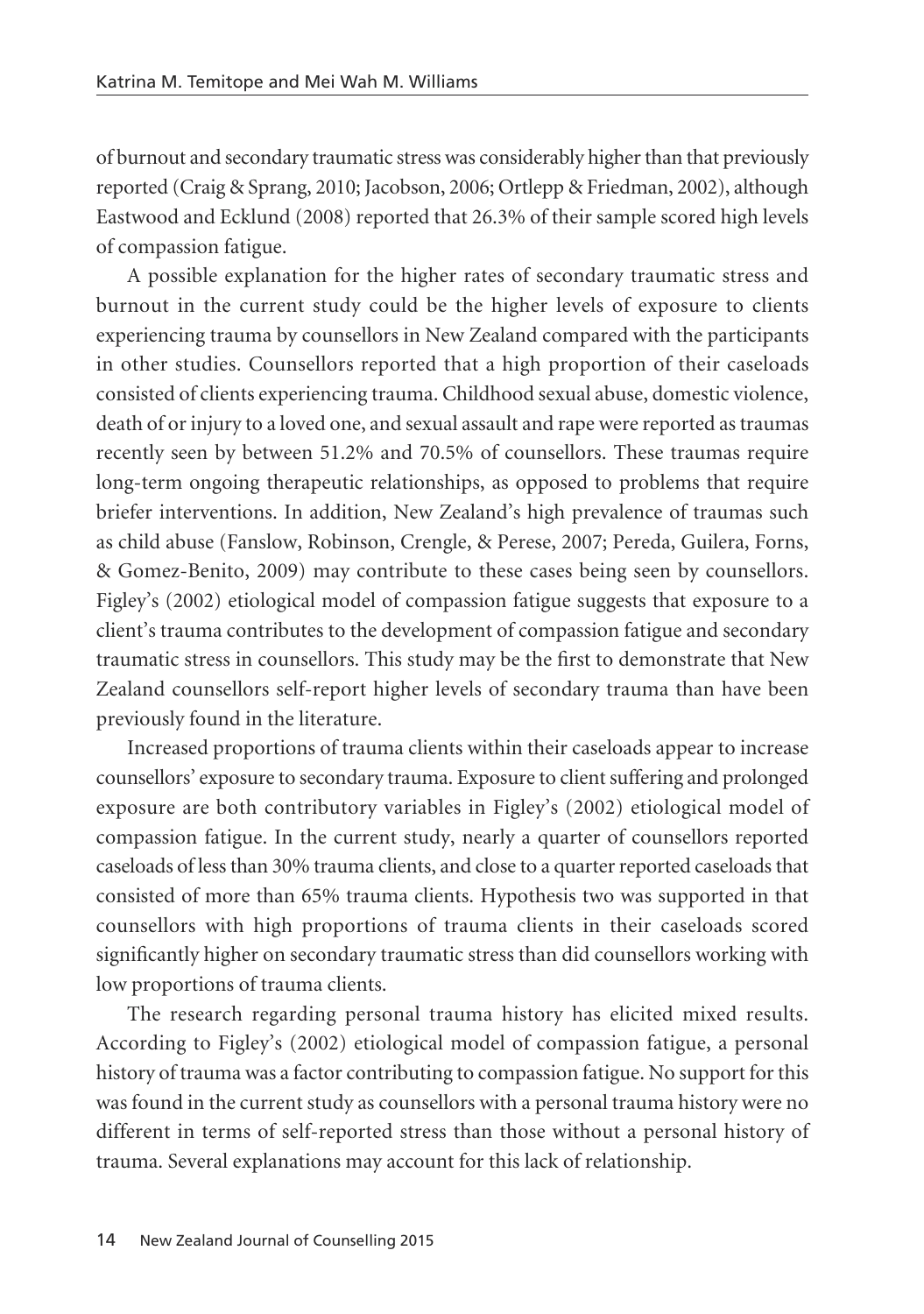First, it is noted that a high percentage of counsellors reported experiencing a personal history of trauma. It may be that the definition of personal trauma history was too broad to be meaningful. For example, counsellors were able to select "natural disasters," yet within this category a range of experiences from meaningless (I experienced an earthquake but I barely noticed it) to highly traumatic (I was trapped during an earthquake and thought I might die) could be described. Second, there could be an assumption that counsellors with a personal history of trauma might be more susceptible to the experience of secondary trauma incurred through the counselling relationship. What may be of greater importance could be whether or not counsellors had worked through their personal experiences of trauma. By choosing to work with this vulnerable group, counsellors may have resolved their own personal trauma to such an extent that they could then assist others. Such practitioners may have significantly different experiences of secondary traumatic stress than other counsellors.

The finding that burnout was the greatest predictor of a high risk of secondary traumatic stress has theoretical and practical importance. Salston and Figley (2003, p. 167) stated that burnout and compassion fatigue "are or nearly are synonymous" with secondary traumatic stress. Yet, the current study identified burnout as a separate construct from secondary traumatic stress, and provides support for the inclusion of burnout as a predictor variable in Figley's (2002) etiological model of compassion fatigue. It is proposed that counsellors who are burned out have less energy to manage compassion stress and are consequently more vulnerable to secondary traumatic stress.

These findings support those of Udipi et al. (2008), who likewise found burnout to be the strongest predictor of compassion fatigue in their study of compassion fatigue in genetic counsellors. Eastwood and Ecklund (2008) also found burnout risk to be the greatest predictor of compassion fatigue in counsellors who worked at a residential childcare centre. The findings of the current study suggest that Figley's (2002) etiological model of compassion fatigue would benefit from the inclusion of burnout as a variable in explaining compassion fatigue.

The findings in regard to compassion satisfaction in the current study were unexpected. Contrary to the hypothesis, it was not found that compassion satisfaction would moderate the relationship between burnout and secondary traumatic stress. Previous research has suggested the potentially moderating effect of compassion satisfaction between burnout and secondary traumatic stress (Eastwood & Ecklund,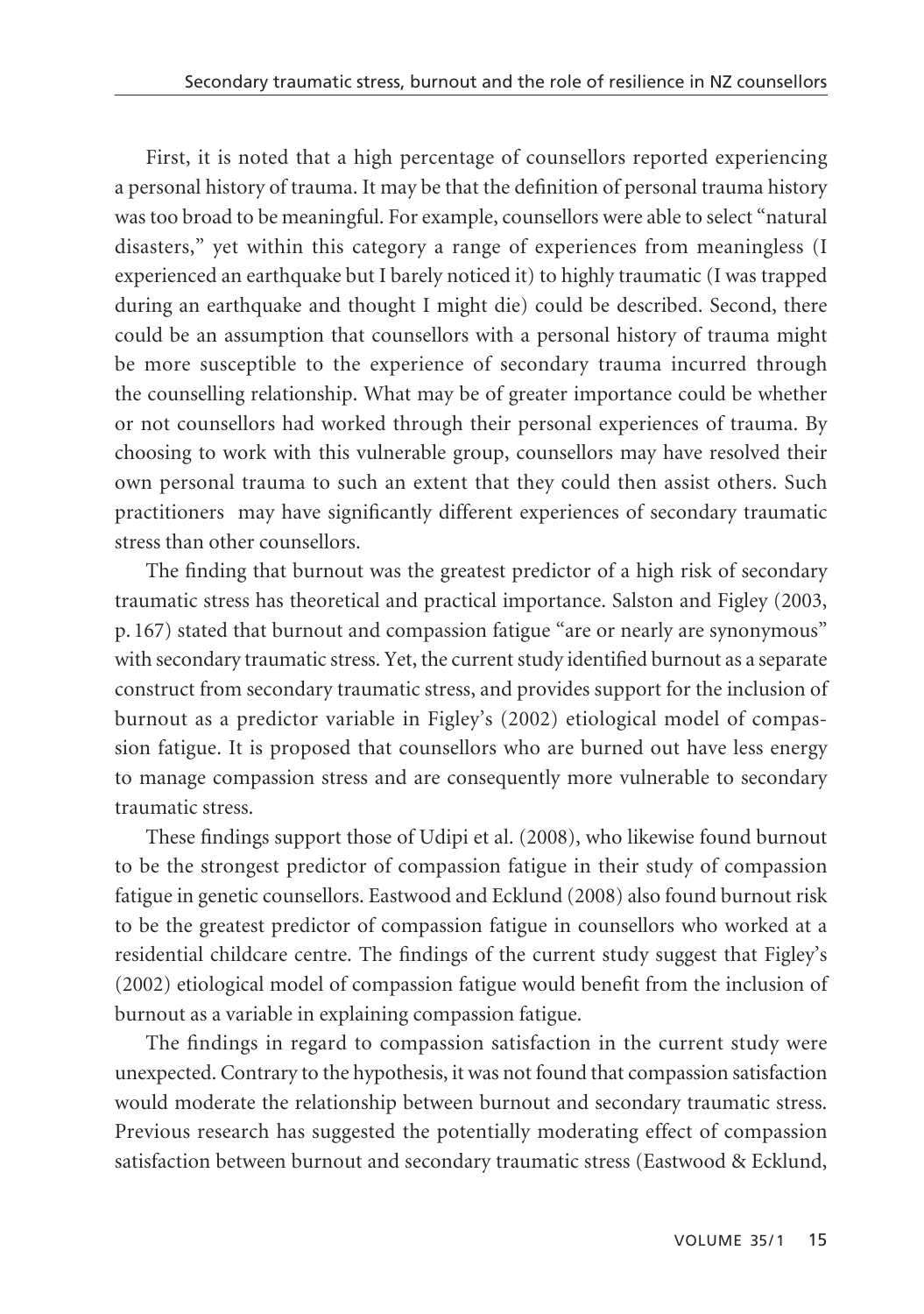2008), yet no known studies to date have tested this proposed relationship. While the current study did not find support for the hypothesis, the results need to be investigated by further research.

It was expected that low scores for compassion satisfaction would predict high scores for secondary traumatic stress based on the negative correlation between compassion satisfaction and secondary traumatic stress. This expectation was borne out by the moderately negative correlation between compassion satisfaction and secondary traumatic stress. This finding replicates that of Udipi et al. (2008), whose results showed that compassion satisfaction did not significantly predict compassion fatigue in genetic counsellors. It may be that compassion satisfaction has its effect on secondary traumatic stress through another variable or it may be that a construct with similarities in content to compassion satisfaction is more suited as a predictor of secondary traumatic stress. Cohn, Brown, Conway, Fredrickson, and Mikels (2009) found that positive emotions but not life satisfaction predicted positive outcomes in a group of university students and that resilience mediated the relationship between positive emotions and life satisfaction. Positive emotionality as opposed to compassion satisfaction may have yielded different results in the current study.

In conclusion, the current study did not provide support for the inclusion of compassion satisfaction in Figley's (2002) etiological model of compassion fatigue nor for the potentially moderating effect of compassion satisfaction between burnout and secondary traumatic stress. However, the high levels of compassion satisfaction indicate that counsellors working with vulnerable clients *are* experiencing satisfac tion in their work.

Another important objective of the study was to identify whether low resilience in counsellors predicted high scores on secondary traumatic stress. The study showed that low resilience was a significant predictor of secondary traumatic stress compared to counsellors with high levels of resilience. Future studies should examine what factors contribute to resilience in counsellors as this would assist in the prevention of secondary traumatic stress and burnout. Figley's (2002) etiological model of compassion fatigue would benefit from the inclusion of resilience in ameliorating the deleterious effects of working with clients with trauma, and assist in explaining why some counsellors are better able to cope with compassion stress than others.

Although Figley (2002) acknowledged that social support is a potential protective factor against the development of compassion fatigue, this research did not support such a connection. One of the limitations of the current study was its failure to use a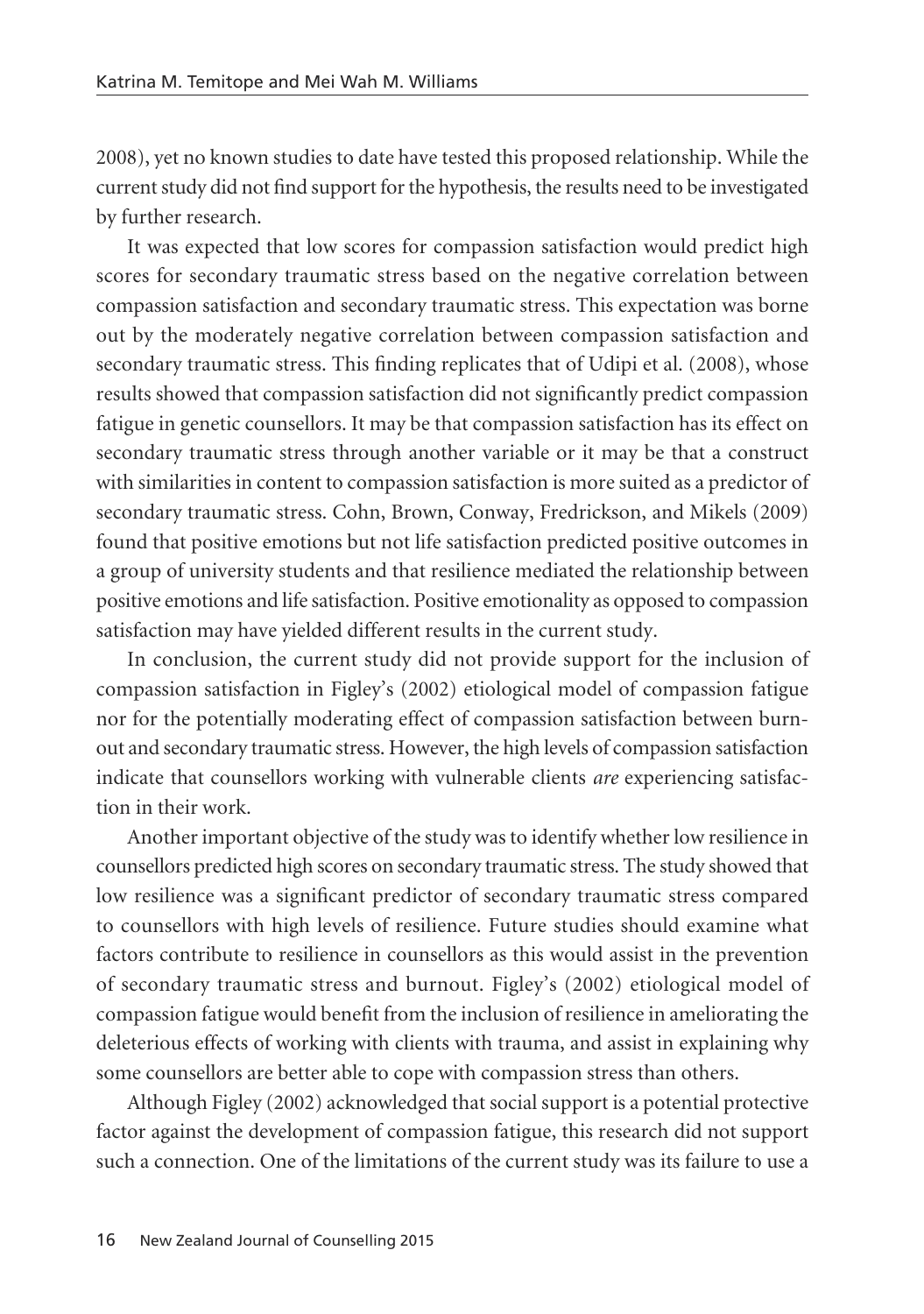validated social support scale. It could be that the measure used did not effectively measure social support for counsellors who work with trauma clients. Fenlason and Beehr (1994) also raised concerns that there was potential for support to reinforce stress—for example, where a support person may lead the stressed individual to believe that their situation was worse than they had thought.

## *Practical implications*

One objective of this study was to raise awareness around issues of secondary traumatic stress and burnout among counsellors in New Zealand. The practical implications of the study are now discussed.

First, this study suggests that New Zealand counsellors may have greater exposure to secondary trauma as indicated by the high prevalence of secondary traumatic stress and of trauma clients within their caseloads. Counsellors may benefit from being provided with information about the potential for developing secondary traumatic stress when working with significant numbers of trauma clients. For example, counsellors who are at risk may exercise their discretion as to whether or not to accept additional trauma clients. Consideration should be given to the existing proportion of trauma clients within their caseloads and to the counsellors' wellbeing and stress levels.

Disengagement was one of the coping methods described in Figley's (2002) etiological model of compassion fatigue. The importance of counsellors being able to "disengage" from their clients' traumatic material is crucial in protecting against the development of secondary traumatic stress. One way in which counsellors can disengage may be through supervision, regular breaks, and support. However, it should not be left up to the discretion of individual counsellors to make this decision, but rather through standard workplace practices that actively protect counsellors from the effect of secondary trauma.

Second, while there was no difference in risk of secondary traumatic stress between counsellors with and without a personal trauma history, the current study did identify that a high proportion of counsellors had experienced personal trauma. This would suggest that experiencing personal trauma per se is not as important as having worked through the trauma's negative impact. Personal counselling and professional supervision may both play important roles here.

Third, the relationship between burnout and secondary traumatic stress highlights the importance of protecting counsellors against burnout. It is therefore recommended that the use of a screening procedure (such as the ProQOL by Stamm, 2010) be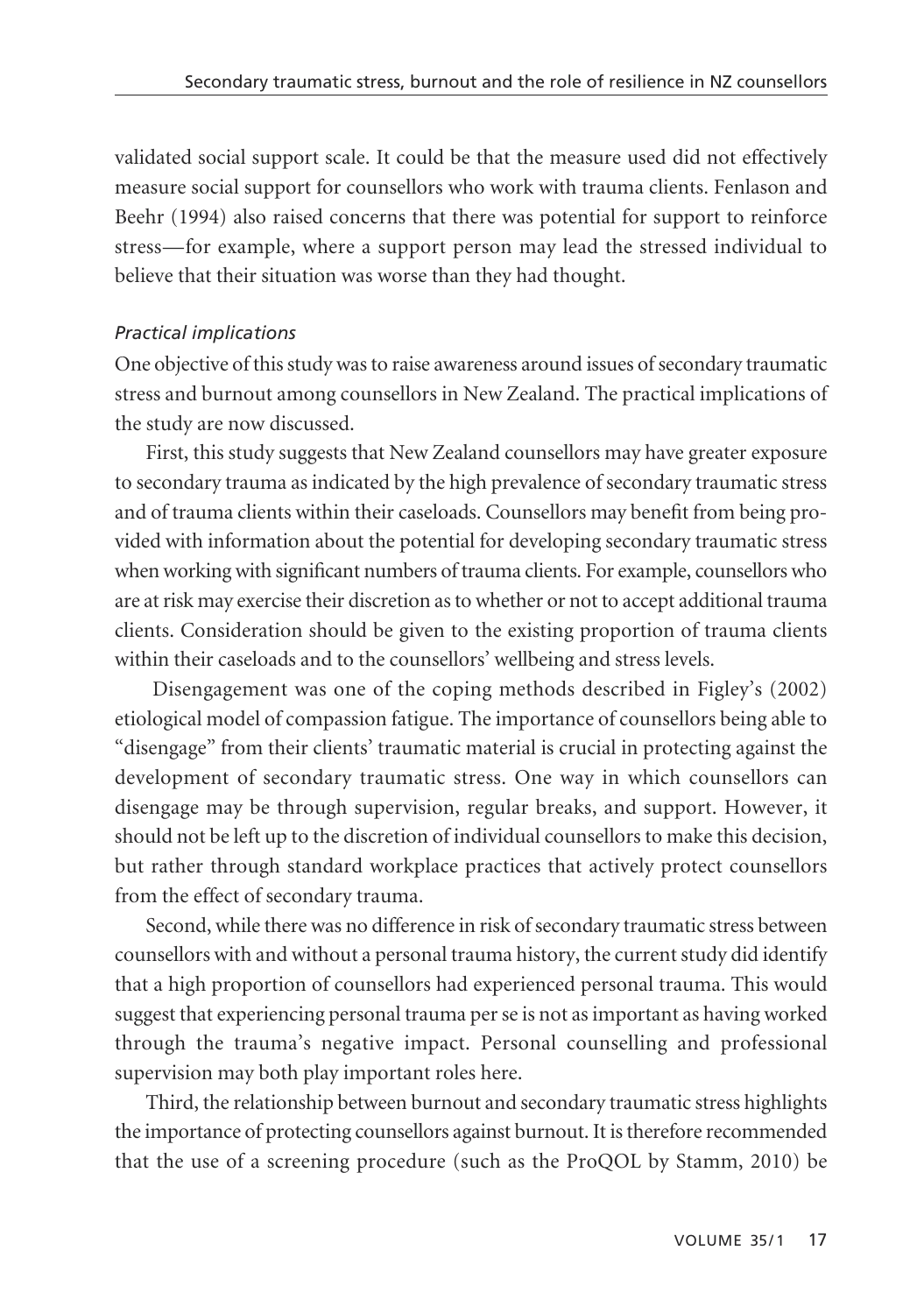implemented regularly. Counsellors scoring at high risk of burnout or secondary traumatic stress can then be supported as they address these issues.

Fourth, the relationship between resilience and secondary traumatic stress highlights the need to identify counsellors with low resilience, and for interventions and training that enhance resilience to be implemented for these counsellors.

Directions for future research are recommended. It is proposed that the prevalence of secondary traumatic stress among New Zealand counsellors be compared with that of counsellors from other countries. It is suggested that a social support measure specific to secondary traumatic stress is necessary to determine whether social support is protective against such stress. Such a measure should be developed and validated among a sample of professionals who work with clients who have experienced trauma. It would also be worthwhile to investigate the relationship between resolved personal trauma histories and secondary traumatic stress. Finally, it is clear that there is a need to develop and evaluate interventions designed to reduce burnout and enhance resilience.

### References

- Adams, R. E., Boscarino, J. A., & Figley, C. R. (2006). Compassion fatigue and psychological distress among social workers: A validation study. *American Journal of Orthopsychiatry, 76*(1), 103–108.
- Arvay, M. J. (2001). Secondary traumatic stress among trauma counsellors: What does the research say? *International Journal for the Advancement of Counselling, 23*, 283–293.
- Benoit, L. G., McCarthy Veach, P., & LeRoy, B. S. (2007). When you care enough to do your very best: Genetic counselor experiences of compassion fatigue. *Journal of Genetic Counseling, 16*(3), 299–312.
- Boscarino, J. A., Figley, C. R., & Adams, R. E. (2004). Compassion fatigue following the September 11 terrorist attacks: A study of secondary trauma among New York City social workers. *International Journal of Emergency Mental Health, 6*(2), 57–66.
- Burns, C. M., Morley, J., Bradshaw, R., & Domene, J. (2008). The emotional impact on and coping strategies employed by police teams investigating child internet exploitation. *Traumatology, 14*(2), 20–31.
- Cohn, M. A., Brown, S. L., Conway, A. M., Fredrickson, B. L., & Mikels, J. A. (2009). Happiness unpacked: Positive emotions increase life satisfaction by building resilience. *Emotion, 9*(3), 361–368.
- Collins, S., & Long, A. (2003a). Working with the psychological effects of trauma: Consequences for mental health-care workers: A literature review. *Journal of Psychiatric and Mental Health Nursing, 10*, 417–424.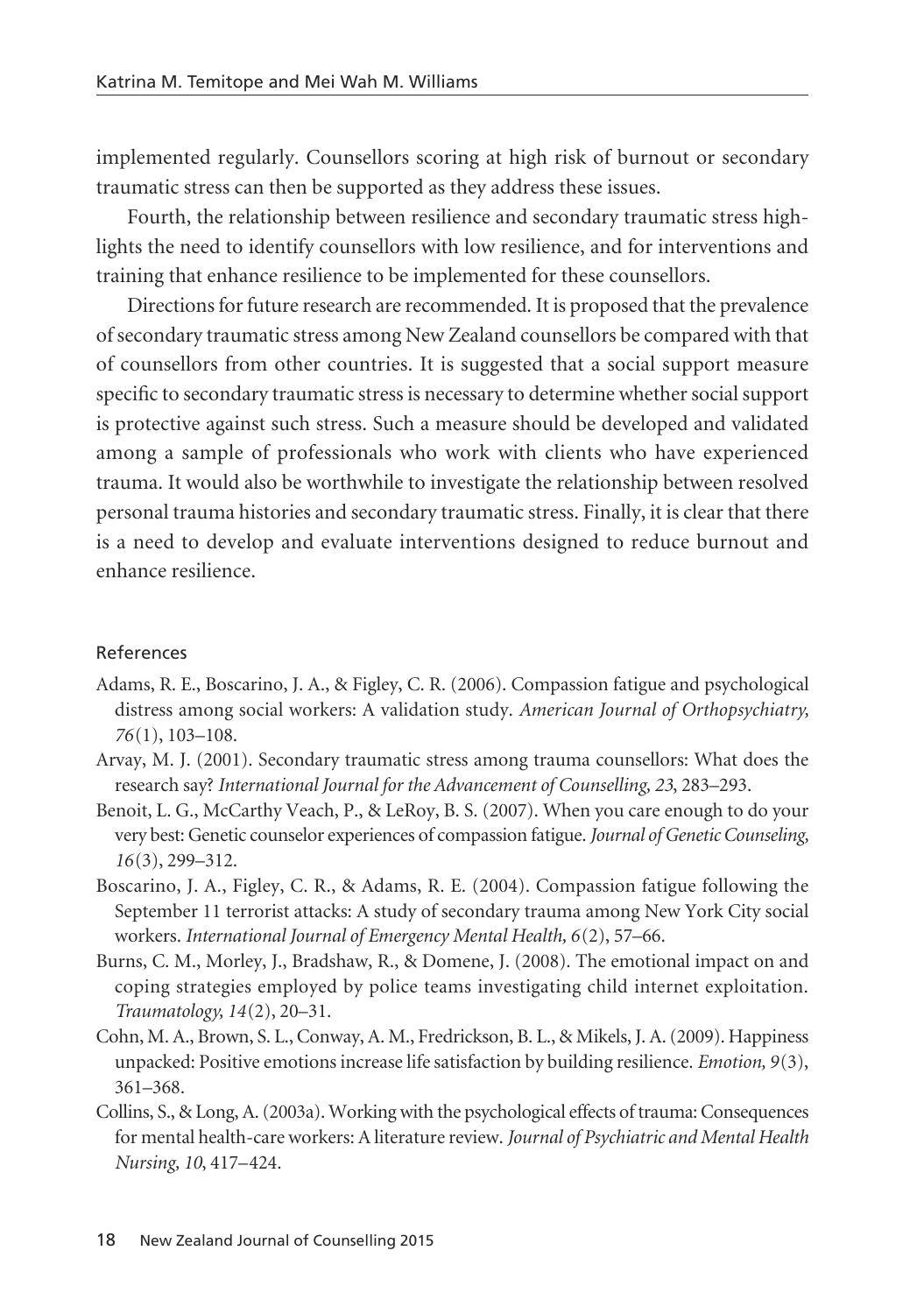- Collins, S., & Long, A. (2003b). Too tired to care? The psychological effects of working with trauma. *Journal of Psychiatric and Mental Health Nursing, 10*, 17–27.
- Craig, C. D., & Sprang, G. (2010). Compassion satisfaction, compassion fatigue, and burnout in a national sample of trauma treatment therapists. *Anxiety, Stress, and Coping, 23*(3), 319–339.
- Eastwood, C. D., & Ecklund, K. (2008). Compassion fatigue risk and self-care practices among residential treatment centre childcare workers. *Residential Treatment for Children & Youth, 25*(2), 103–122.
- Evans, Y. A., & Payne, M. A. (2008). Support and self-care: Professional reflections of six New Zealand high school counsellors. *British Journal of Guidance and Counselling, 36*(3), 317–330.
- Fanslow, J. L., Robinson, E. M., Crengle, S., & Perese, L. (2007). Prevalence of child sexual abuse reported across a cross-sectional sample of New Zealand women. *Child Abuse and Neglect, 31*, 935–945.
- Fenlason, K. J., & Beehr, T. A. (1994). Social support and occupational stress: Effects of talking to others. *Journal of Organizational Behavior, 15*(2), 157–175.
- Figley, C. R. (1995). Compassion fatigue as secondary traumatic stress disorder: An overview. In C. R. Figley (Ed.), *Compassion fatigue* (pp. 1–20). New York, NY: Brunner/Mazel.
- Figley, C. (2002). Compassion fatigue: Psychotherapists' chronic lack of self-care. *JCLP/ In Session: Psychotherapy in Practice, 58*(11), 1433–1441.
- Galek, K., Flannelly, K. J., Greene, P. B., & Kudler, T. (2011). Burnout, secondary stress, and social support. *Pastoral Psychology, 60*, 633–649.
- Garmezy, N., & Masten, A. S. (1986). Stress, competence, and resilience: Common frontiers for therapist and psychopathologist. *Behavior Therapy, 17*(5), 500–521.
- Goodwin, J. C. (2008). *Research in psychology: Methods and design.* Hoboken, NJ: Wiley.
- Hargrave, P. A., Scott, K. M., & McDowall, J. (2006). To resolve or not to resolve. *Journal of Trauma Practice, 5*(2), 37–55. doi:10.1300/J189v05n02\_03
- Hendron, J. A., Irving, P., & Taylor, B. (2012). The unseen cost: A discussion of the secondary traumatisation experience of the clergy. *Pastoral Psychology, 61*, 221–231.
- Holaday, M., Lackey, T., Boucher, M., & Glidewell, R. (2001). Secondary stress, burnout, and the clergy. *American Journal of Pastoral Counseling, 4*(1), 53–72.
- Horowitz, M., Wilner, N., & Alvarez, W. (1979). Impact of event scale: A measure of subjective stress. *Psychological Medicine, 41*, 209–218.
- Huggard, P., Stamm, B., & Pearlman, L. (2013). Physician stress: Compassion satisfaction, compassion fatigue and vicarious traumatization. In C. R. Figley, P. K. Huggard, & C. Rees (Eds.), *First do no self-harm* (pp. 127–145). New York, NY: Oxford University Press.
- Hyman, O. (2004). Perceived social support and secondary traumatic stress symptoms in emergency responders. *Journal of Traumatic Stress, 17*(2), 149–156.
- Jacobson, J. M. (2006). Compassion fatigue, compassion satisfaction, and burnout: Reactions among employee assistance professionals providing workplace crisis intervention and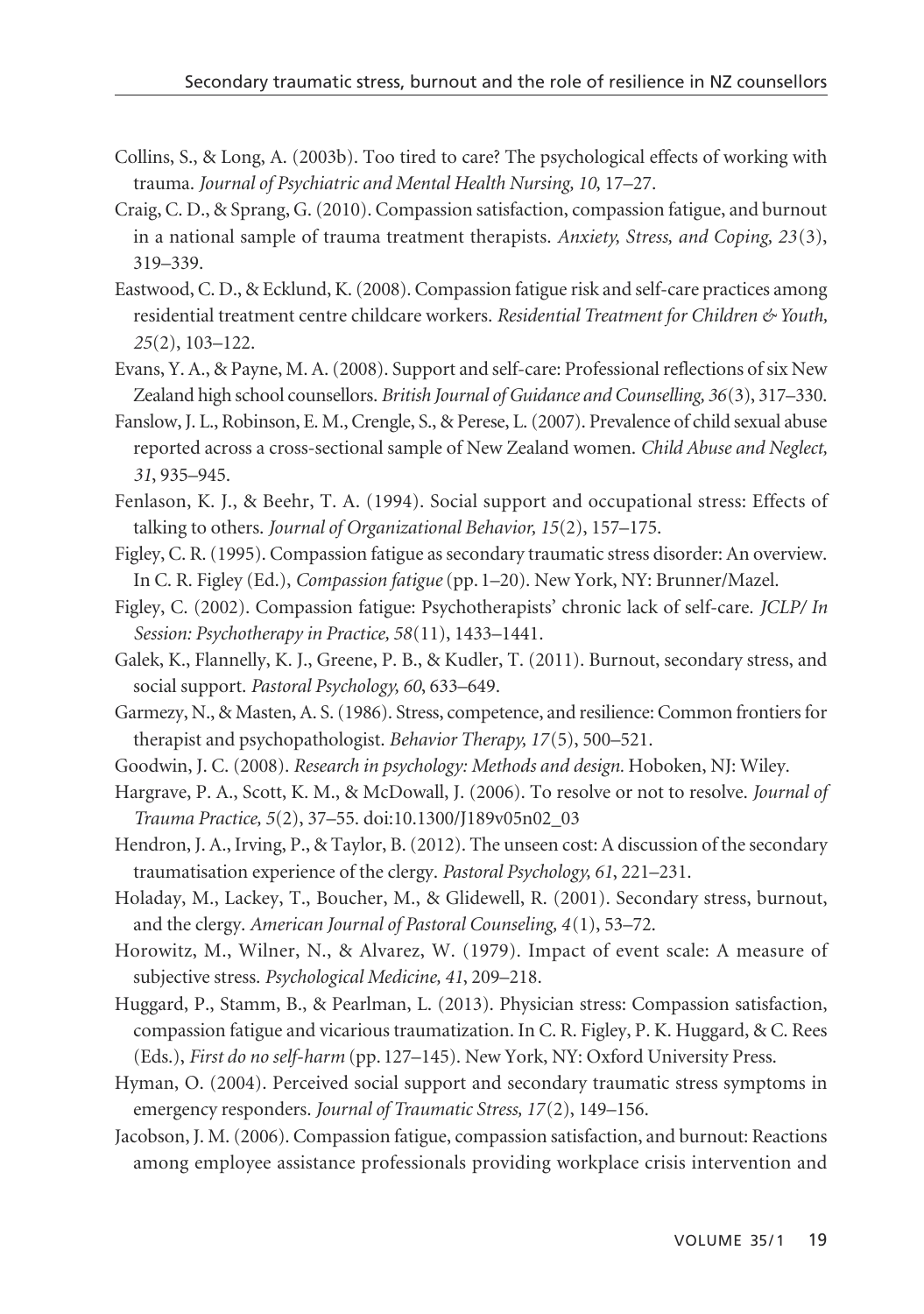disaster management services. *Journal of Workplace Behavioral Health, 21*(3/4), 133–152. doi: 10.1300/J490v21n03\_08

- Jenkins, S. R., & Baird, S. (2002). Secondary traumatic stress and vicarious trauma: A validation study. *Journal of Traumatic Stress, 15*(5), 423–432.
- Killian, K. D. (2008). Helping till it hurts? A multi-method study of compassion fatigue, burnout, and self-care in clinicians working with trauma survivors. *Traumatology, 14*(2), 32–44.
- Linley, P. A., & Joseph, S. (2007). Therapy work and therapists' positive and negative well-being. *Journal of Social and Clinical Psychology, 26*(3), 385–403.
- McCann, L., & Pearlman, L. A. (1990). Vicarious traumatisation: A framework for understanding the psychological effects of working with victims. *Journal of Traumatic Stress, 3*(1), 131–149.
- Moulden, H. M., & Firestone, P. (2007). Vicarious traumatisation: The impact on therapists working with sexual offenders. *Trauma, Violence, and Abuse, 8*(1), 67–83.
- Ortlepp, K., & Friedman, M. (2002). Prevalence and correlates of secondary traumatic stress in workplace lay trauma counsellors. *Journal of Traumatic Stress, 1*(3), 213–222.
- Pack, M. (2004). Sexual abuse counsellors' responses to stress and trauma: A social work perspective. *Social Work Review*, Autumn, 19–25.
- Pallant, J. (2011). *SPSS Survival Manual* (4th ed.). Crow's Nest, NSW: Allen & Unwin.
- Pereda, N., Guilera, G., Forns, M., & Gomez-Benito, J. (2009). The prevalence of child sexual abuse in community and student samples: A meta-analysis. *Clinical Psychology Review, 29*, 328–338.
- Pietrzak, R. H., Johnson, D. C., Goldstein, M. B., Malley, J. C., & Southwick, S. M. (2009). Psychological resilience and post deployment social support protect against traumatic stress and depressive symptoms in soldiers returning from Operations Enduring Freedom and Iraqi Freedom. *Depression and Anxiety, 26*, 745–751.
- Salston, M., & Figley, C. (2003). Secondary traumatic stress effects of working with survivors of criminal victimization. *Journal of Traumatic Stress, 16*(2), 167–174.
- Schauben, L. J., & Frazier, P. A. (1995). Vicarious trauma: The effects on female counsellors of working with sexual violence survivors. *Psychology of Women Quarterly, 19*, 49–69.
- Smith, B. W., Dalen, J., Wiggins, K., Tooley, E., Christopher, P., & Bernard, J. (2008). The brief resilience scale: Assessing the ability to bounce back. *International Journal of Behavioral Medicine, 15*, 194–200.
- Smith, B. W., Tooley, E. M., Christopher, P. J., & Kay, V. S. (2010). Resilience as the ability to bounce back from stress: A neglected personal resource? *Journal of Positive Psychology, 5*(3), 166–176.
- Sprang, G., Clark, J. J., & Whitt-Woosley, A. (2007). Compassion fatigue, compassion satisfaction, and burnout: Factors impacting a professional's quality of life. *Journal of Loss and Trauma, 12*, 259–280.